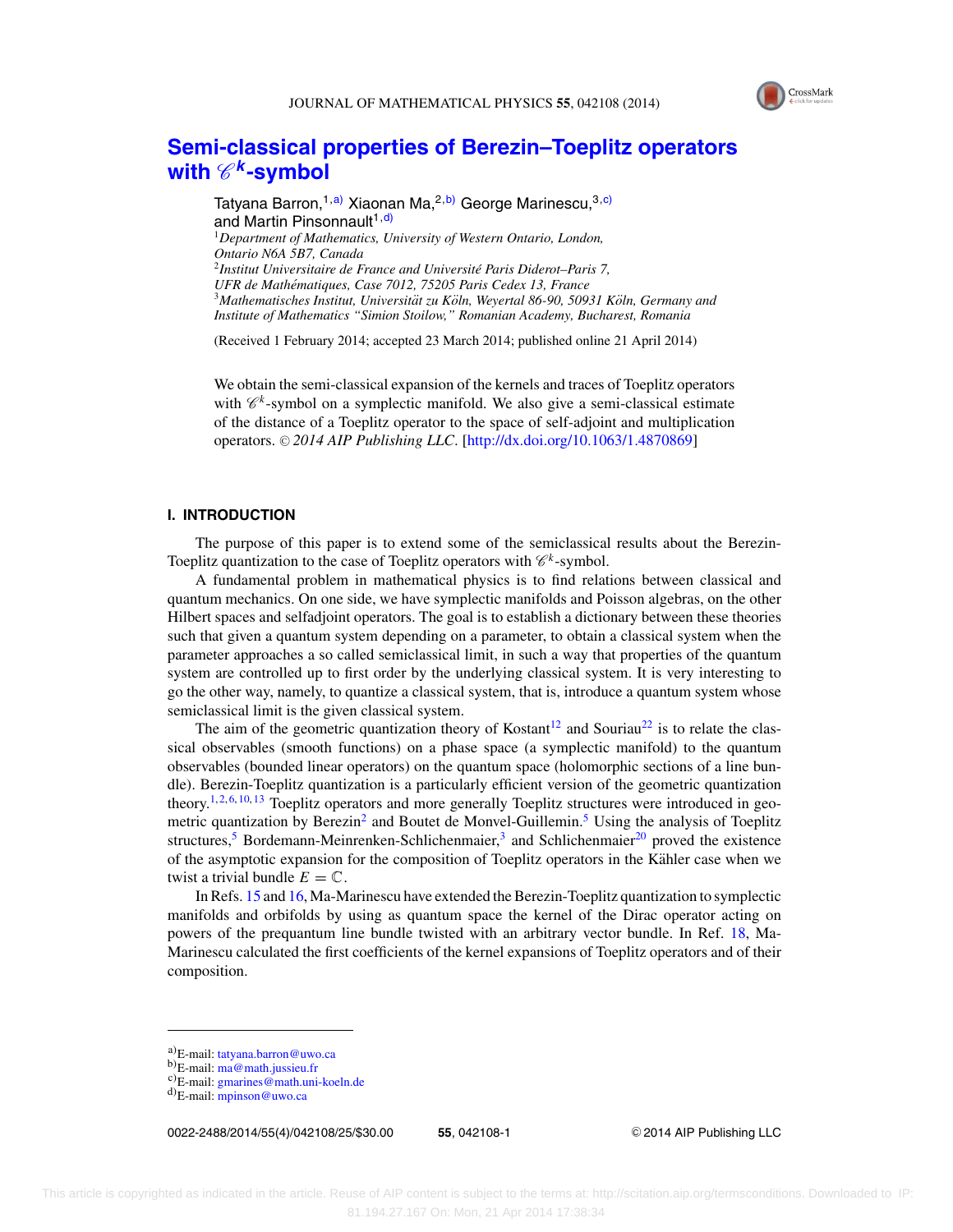<span id="page-1-0"></span>

Let us review shortly the results from Refs. [15–17.](#page-24-0) We consider a compact symplectic manifold *X* with symplectic form  $\omega$  and a Hermitian line bundle (*L*,  $h^L$ ,  $\nabla^L$ ) whose curvature satisfies the prequantization condition  $\frac{\sqrt{-1}}{2\pi}R^L = \omega$ . Let  $(E, h^E, \nabla^E)$  be a Hermitian vector bundle on *X* with Hermitian connection ∇*<sup>E</sup>*. Let *J* be a ω-compatible almost-complex structure and *gTX* be a *J*-invariant metric on *TX*. For any  $p \in \mathbb{N}$ , let  $L^p := L^{\hat{\otimes}p}$  be the *p*th tensor power of *L*,  $\Omega^{0,\bullet}(X, L^p \otimes E)$  be the space of smooth anti-holomorphic forms with values in  $L^p \otimes E$  with norm induced by  $h^L$ ,  $h^E$ , and  $g^{TX}$ , and  $P_p: \Omega^{0,\bullet}(X, L^p \otimes E) \to \text{Ker}(D_p)$  be the orthogonal projection on the kernel of the Dirac operator *Dp*.

To any  $f \in \mathcal{C}^{\infty}(X, \text{End}(E))$ , we associate a sequence of linear operators

$$
T_{f, p}: \Omega^{0, \bullet}(X, L^p \otimes E) \to \Omega^{0, \bullet}(X, L^p \otimes E), \quad T_{f, p} = P_p f P_p, \qquad (1.1)
$$

where for simplicity we denote by *f* the operator of multiplication with *f*. For any *f*,  $g \in$  $\mathcal{C}^{\infty}(X, \text{End}(E))$ , the product  $T_{f,p} T_{g,p}$  has an asymptotic expansion

$$
T_{f, p} T_{g, p} = \sum_{k=0}^{\infty} T_{C_k(f, g), p} p^{-k} + \mathcal{O}(p^{-\infty})
$$
 (1.2)

in the sense of [\(4.2\)](#page-12-0), where  $C_k$  are bidifferential operators of order  $\leq 2r$ , satisfying  $C_0(f, g) = fg$ and if  $f, g \in \mathscr{C}^{\infty}(X), C_1(f, g) - C_1(g, f) = \sqrt{-1} \{f, g\}.$  Here,  $\{\cdot, \cdot\}$  is the Poisson bracket on  $(X, g)$  $(2\pi \omega)$  (cf. [\(3.31\)](#page-11-0)). We deduce from (1.2),

$$
[T_{f, p}, T_{g, p}] = \frac{\sqrt{-1}}{p} T_{\{f, g\}, p} + \mathcal{O}(p^{-2}).
$$
 (1.3)

Moreover, the norm of the Toeplitz operators allows to recover the sup-norm of the classical observable  $f \in \mathscr{C}^{\infty}(X, \text{End}(E))$ 

$$
\lim_{p \to \infty} \|T_{f, p}\| = \|f\|_{\infty} := \sup_{x \in X} |f(x)|,
$$
\n(1.4)

and  $\|\cdot\|$  is the operator norm. Thus, the Poisson algebra ( $\mathscr{C}^{\infty}(X), \{\cdot, \cdot\}$ ) is approximated by the operator algebras of Toeplitz operators (for  $E = \mathbb{C}$ ) in the norm sense as  $p \to \infty$ ; the role of the Planck constant is played by  $\hbar = 1/p$ . This is the so-called semi-classical limit process.

All these papers consider the case of a smooth observable. The assumption that the symbol is  $\mathscr{C}^{\infty}$  is quite restrictive and analysts studying Toeplitz operators normally do not require this. While most results on Berezin-Toeplitz quantization are for smooth symbols, some progress has been made towards understanding what is happening with non-smooth symbols, in particular in work of Coburn and co-authors (see, e.g., Refs. [7](#page-24-0) and [8\)](#page-24-0). It was remarked recently by Polterovich<sup>19</sup> that it is interesting to study the Berezin-Toeplitz quantization also for the case of continuous observables. A specific example of a situation where it would be helpful to know how to quantize non-smooth observables is quantization of the universal Teichmüller space in work of Sergeev (see, in particular, Ref. [21\)](#page-24-0). We will extend in this paper the relations  $(1.2)$ ,  $(1.3)$ ,  $(1.4)$  for  $\mathcal{C}^k$ -symbols *f*, *g*. Moreover, we consider the question of how far is a Toeplitz operator from being self-adjoint or a multiplication with a function.

In this paper, we shall use the kernel calculus of Toeplitz operators developed in Refs. [15–18](#page-24-0) which lends itself very well to handling less regular symbols.

The plan of the paper is as follows. In Sec. II, we recall the Bergman kernel expansion.<sup>[9,](#page-24-0) [15](#page-24-0)</sup> Section [III](#page-6-0) is devoted to the kernel expansion of the Toeplitz operators. In Sec. [IV,](#page-12-0) we explain the expansion of a product of Toeplitz operators. In Sec. [V,](#page-16-0) we study the asymptotics of the norm of Toeplitz operators. Finally, in Sec. [VI](#page-21-0) we consider the semi-classical estimates of the distance of a Toeplitz operator to various spaces (self-adjoint operators, constant multiples of the identity, multiplication operators).

## **II. QUANTIZATION OF SYMPLECTIC MANIFOLDS**

We will briefly describe in this section the study of the Toeplitz operators and Berezin-Toeplitz quantization for symplectic manifolds. For details, we refer the reader to Refs. [15](#page-24-0) and [16](#page-24-0) and to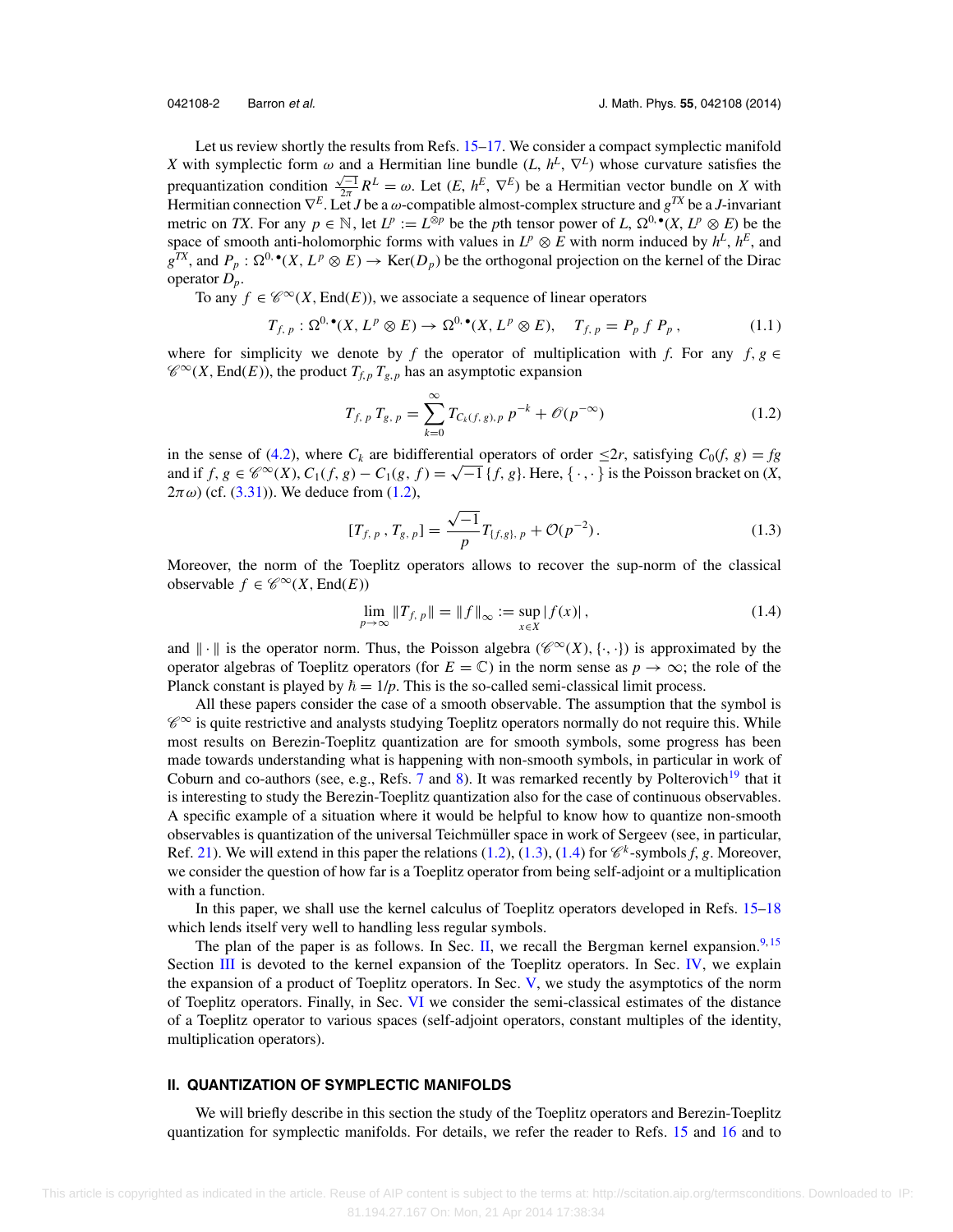<span id="page-2-0"></span>

the surveys in Refs. [13](#page-24-0) and [17.](#page-24-0) We recall in Sec. II A the definition of the spin*<sup>c</sup>* Dirac operator and formulate the spectral gap property for prequantum line bundles. In Sec. [II B,](#page-3-0) we state the asymptotic expansion of the Bergman kernel.

### **A. Spectral gap of the spin<sup>c</sup> Dirac operator**

We will first show that in the general symplectic case the kernel of the spin<sup>c</sup> operator is a good substitute for the space of holomorphic sections used in Kähler quantization.

Let  $(X, \omega)$  be a compact symplectic manifold, dim<sub>R</sub>  $X = 2n$ , with compatible almost complex structure *J* : *TX* → *TX*. Set  $T^{(1,0)}X = \{u \in TX \otimes \mathbb{R} \mathbb{C} : Ju = \sqrt{-1}u\}$  and  $T^{(0,1)}X = \{u \in TX \otimes \mathbb{R} \mathbb{C} : Ju = \sqrt{-1}u\}$  $\mathbb{C}$  :  $Ju = -\sqrt{-1}u$ . Let  $g^{TX}$  be a *J*-compatible Riemannian metric. The Riemannian volume form of  $g^{TX}$  is denoted by  $dv_X$ .

We do not assume that  $g^{TX}(u, v) = \omega(u, Jv)$  for  $u, v \in TX$ . We relate  $g^{TX}$  with  $\omega$  by means of the skew-adjoint linear map  $J: TX \longrightarrow TX$  which satisfies the relation

$$
\omega(u, v) = g^{TX}(\mathbf{J}u, v) \quad \text{for} \quad u, v \in TX. \tag{2.1}
$$

Then *J* commutes with *J*, and  $J = J(-J^2)^{-\frac{1}{2}}$ .

Let  $(L, h^L, \nabla^L)$  be a Hermitian line bundle on *X*, endowed with a Hermitian metric  $h^L$  and a Hermitian connection  $\nabla^L$ , whose curvature is  $R^L = (\nabla^L)^2$ . We assume that the *prequantization condition*

$$
\omega = \frac{\sqrt{-1}}{2\pi} R^L \tag{2.2}
$$

is fulfilled. Let  $(E, h^E, \nabla^E)$  be a Hermitian vector bundle on *X* with Hermitian metric  $h^E$  and Hermitian connection  $\nabla^E$ . We will be concerned with asymptotics in terms of high tensor powers  $L^p \otimes E$ , when  $p \to \infty$ , that is, we consider the semi-classical limit  $\hbar = 1/p \to 0$ .

Let us denote by

$$
E := \Lambda^{\bullet}(T^{*(0,1)}X) \otimes E \tag{2.3}
$$

the bundle of anti-holomorphic forms with values in *E*. The metrics  $g^{TX}$ ,  $h^L$ , and  $h^E$  induce a  $L^2$ -scalar product on  $\Omega^{0,\bullet}(X, L^p \otimes E) = \mathscr{C}^{\infty}(X, L^p \otimes E)$  by

$$
\langle s_1, s_2 \rangle = \int_X \langle s_1(x), s_2(x) \rangle_{L^p \otimes E} \, dv_X(x) \,, \tag{2.4}
$$

whose completion is denoted  $(L^2(X, L^p \otimes E), \| \cdot \|_{L^2})$ .

Let  $\nabla^{\text{det}}$  be the connection on det( $T^{(1,0)}X$ ) induced by the projection of the Levi-Civita connection  $\nabla^{TX}$  on  $T^{(1, 0)}X$ . Let us consider the Clifford connection  $\nabla^{Cliff}$  on  $\Lambda^{\bullet}(T^{*(0, 1)}X)$  associated to  $\nabla^{TX}$ and to the connection  $\nabla^{\text{det}}$  on det( $T^{(1,0)}X$ ) (see, e.g., Sec. 1.3 in Ref. [15\)](#page-24-0). The connections  $\nabla^L$ ,  $\nabla^E$ , and  $\nabla^{\text{Cliff}}$  induce the connection

 $\nabla_p = \nabla^{\text{Cliff}} \otimes \text{Id} + \text{Id} \otimes \nabla^{L^p \otimes E} \quad \text{on } \Lambda^{\bullet}(T^{*(0,1)}X) \otimes L^p \otimes E.$ 

The *spin<sup>c</sup>* Dirac *operator* is defined by

$$
D_p = \sum_{j=1}^{2n} \mathbf{c}(e_j) \nabla_{p,e_j} : \Omega^{0,\bullet}(X, L^p \otimes E) \longrightarrow \Omega^{0,\bullet}(X, L^p \otimes E), \tag{2.5}
$$

where  $\{e_j\}_{j=1}^{2n}$  local orthonormal frame of *TX* and  $\mathbf{c}(v) = \sqrt{2}(v_{1,0}^* \wedge -i_{v_{0,1}})$  is the Clifford action of  $v \in TX$ . Here, we use the decomposition  $v = v_{1,0} + v_{0,1}$ ,  $v_{1,0} \in T^{(1,0)}X$ ,  $v_{0,1} \in T^{(0,1)}X$  and  $v_{1,0}^* \in T^{*(0,1)}X$  is the dual of  $v_{1,0}$ .

*Remark 2.1.* Let us assume for a moment that  $(X, J)$  is a complex manifold (i.e., *J* is integrable) and the bundles *L*, *E* are holomorphic and  $\nabla^L$ ,  $\nabla^E$  are the Chern connections. If  $g^{TX}(u, v) = \omega(u, Jv)$ for  $u, v \in TX$  (thus  $(X, g^{TX})$  is Kähler), then

$$
D_p = \sqrt{2}(\overline{\partial} + \overline{\partial}^*), \quad \overline{\partial} = \overline{\partial}^{L^p \otimes E}, \tag{2.6}
$$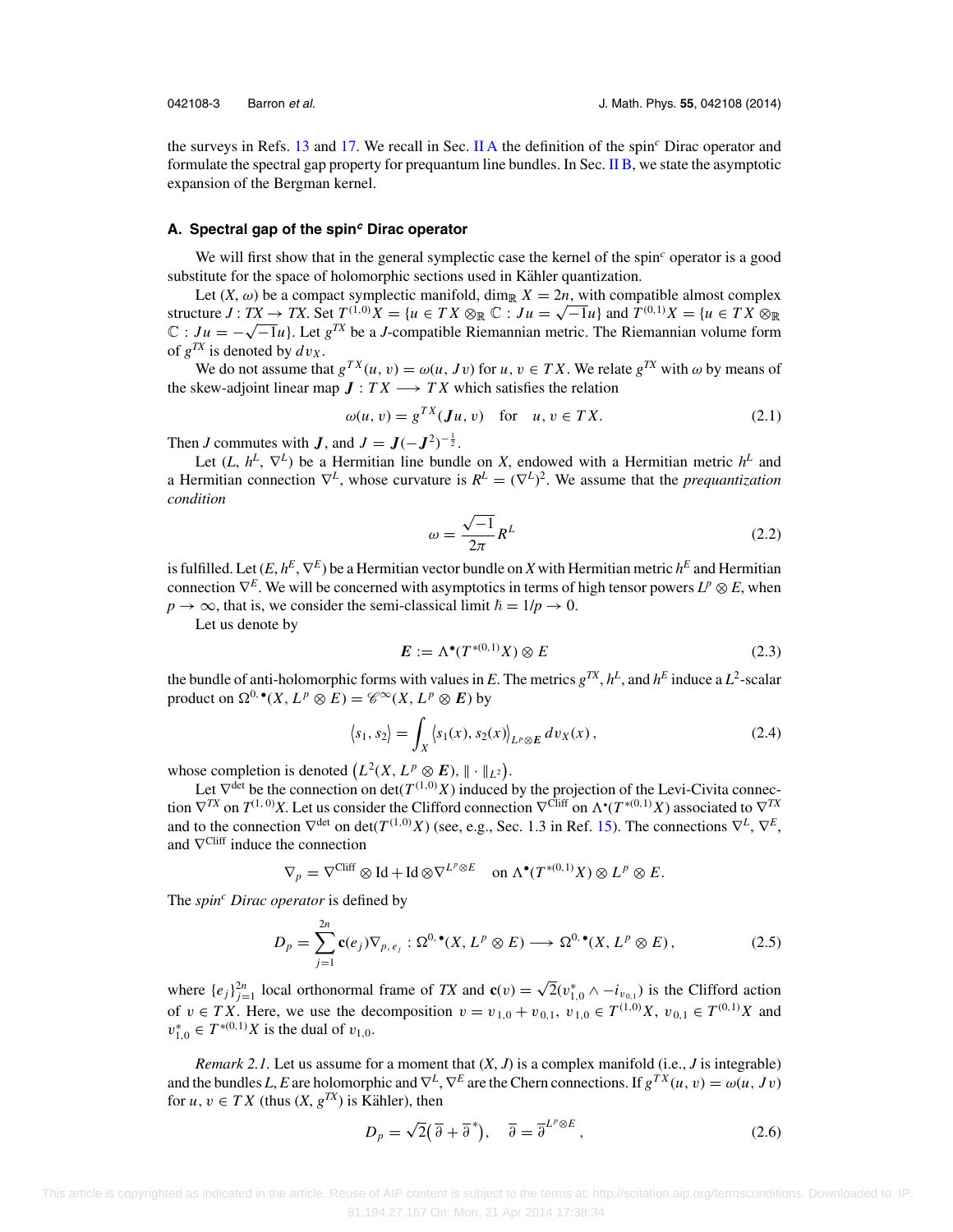<span id="page-3-0"></span>

so Ker( $D_p$ ) =  $H^0(X, L^p \otimes E)$  for  $p \gg 1$ . The following result (Theorem 2.2) shows that for a general symplectic manifold Ker( $D_p$ ) has all semi-classical properties of  $H^0(X, L^p \otimes E)$ .

Note that if  $(X, J)$  is a complex manifold but  $g^{TX}$  is not necessarily associated to  $\omega$  by  $g^{TX}(u, v)$ Note that if  $(X, J)$  is a complex manifold but  $g^{2n}$  is not necessarily associated to  $\omega$  by  $g^{2n}(u, v)$ <br>=  $\omega(u, Jv)$ , we can still work with the operator  $\tilde{D}_p := \sqrt{2}(\bar{\partial} + \bar{\partial}^*)$  instead of  $D_p$  (cf. Theorem 1.5.5 in Ref. [15\)](#page-24-0), although  $D_p$  is only a modified Dirac operator. Theorem 2.2 and the results which follow remain valid for  $\widetilde{D}_p$ , so that, for *p* large, the quantum space will be  $H^0(X, L^p \otimes E)$  (= Ker( $\widetilde{D}_p$ ) for  $p \gg 1$ ).

Let us return now to our general situation of a compact symplectic manifold  $(X, \omega)$ , endowed with a  $\omega$ -compatible almost complex structure *J* and *J*-compatible Riemannian metric  $g^{TX}$ . Let

$$
\mu_0 = \inf \left\{ R_x^L(u, \overline{u}) / |u|_{g^{TX}}^2 : u \in T_x^{(1,0)} X \setminus \{0\}, x \in X \right\}.
$$
 (2.7)

By [\(2.2\)](#page-2-0) we have  $\mu_0 > 0$ .

**Theorem 2.2** (Theorems 1.1 and 2.5 in Ref. [14,](#page-24-0) Theorem 1.5.5 in Ref. [15\)](#page-24-0). *There exists*  $C > 0$ *such that for any*  $p \in \mathbb{N}$  *and any*  $s \in \bigoplus_{k>0} \Omega^{0,k}(X, L^p \otimes E)$ , we have

$$
||D_p s||_{L^2}^2 \geq (2\mu_0 p - C) ||s||_{L^2}^2.
$$
 (2.8)

*Moreover, the spectrum of D*<sup>2</sup> *<sup>p</sup> verifies*

$$
\operatorname{Spec}(D_p^2) \subset \{0\} \cup [2\mu_0 p - C, +\infty[.
$$
 (2.9)

The proof of Theorem 2.2 is based on a direct application of the Lichnerowicz formula for  $D_p^2$ . By the Atiyah-Singer index theorem, we have for  $p \gg 1$ ,

$$
\dim \text{Ker}(D_p) = \int_X \text{Td}(T^{(1,0)}X) \operatorname{ch}(L^p \otimes E) = \text{rk}(E) \frac{p^n}{n!} \int_X \omega^n + O(p^{n-1}), \tag{2.10}
$$

where Td is the Todd class and ch is the Chern character. Theorem 2.2 shows the forms in Ker( $D_p$ ) concentrate asymptotically in the  $L^2$  sense on their zero-degree component and (2.10) shows that  $\dim \text{Ker}(D_p)$  is a polynomial in p of degree n, as in the holomorphic case.

#### **B. Off-diagonal asymptotic expansion of Bergman kernel**

We recall that a bounded linear operator *T* on  $L^2(X, L^p \otimes E)$  is called Carleman operator (see, e.g., Ref. [11\)](#page-24-0) if there exists a kernel  $T(\cdot, \cdot)$  such that  $T(x, \cdot) \in L^2(X, (L^p \otimes E)_x \otimes (L^p \otimes E)^*)$  and

$$
(TS)(x) = \int_X T(x, x')S(x')dv_X(x'), \text{ for all } S \in L^2(X, L^p \otimes E). \tag{2.11}
$$

Let us introduce the orthogonal projection

$$
P_p: L^2(X, L^p \otimes E) \longrightarrow \text{Ker}(D_p),
$$

called the Bergman projection in analogy to the Kähler case. It is a Carleman operator whose integral kernel is called *Bergman kernel*. Set  $d_p := \dim \text{Ker}(D_p)$ . Let  $\{S_i^p\}_{i=1}^{d_p}$  be any orthonormal basis of  $Ker(D_p)$  with respect to the inner product [\(2.4\)](#page-2-0). Then

$$
P_p(x, x') = \sum_{i=1}^{d_p} S_i^p(x) \otimes (S_i^p(x'))^* \in (L^p \otimes E)_x \otimes (L^p \otimes E)_{x'}^*.
$$
 (2.12)

The *Toeplitz operator* with symbol  $f \in L^{\infty}(X, End(E))$  is defined by

$$
T_{f,p}: L^2(X, L^p \otimes E) \to L^2(X, L^p \otimes E), \quad T_{f,p} = P_p f P_p, \qquad (2.13)
$$

where the action of  $f$  is the pointwise multiplication by  $f$ . The map which associates to *f* ∈ *L*<sup>∞</sup>(*X*, End(*E*)) the family of bounded operators  ${T_{f,p}}_p$  on *L*<sup>2</sup>(*X*, *L*<sup>*p*</sup> ⊗ *E*) is called the *Berezin-Toeplitz quantization*. Note that  $T_{f,p}$  is a Carleman operator with smooth integral kernel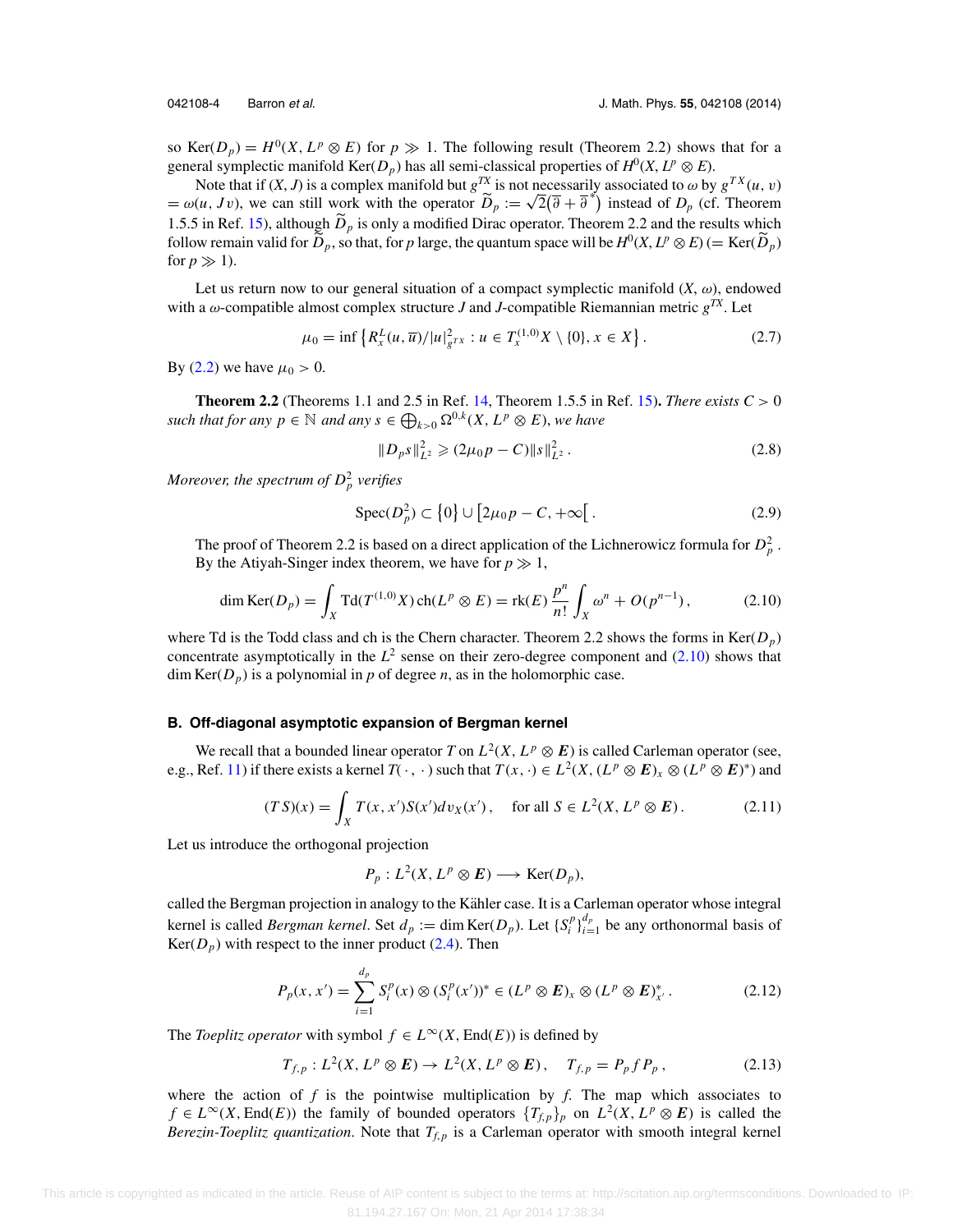<span id="page-4-0"></span>

given by

$$
T_{f, p}(x, x') = \int_X P_p(x, x'') f(x'') P_p(x'', x') \, dv_X(x''). \tag{2.14}
$$

The existence of the spectral gap expressed in Theorem 2.2 allows us to *localize* the behavior of the Bergman kernel and of the kernel of Toeplitz operators.

Let  $a^X$  be the injectivity radius of  $(X, g^{TX})$ . We denote by  $B(x, \varepsilon) = B^X(x, \varepsilon)$  and  $B(0, \varepsilon)$  $B^{T_x X}(0, \varepsilon)$  the open balls in *X* and  $T_x X$  with center *x* and radius  $\varepsilon$ , respectively. Then the exponential  $\max_{x} X \ni Z \to \exp_{x}^{X}(Z) \in X$  is a diffeomorphism from  $B^{T_x X}(0, \varepsilon)$  onto  $B^{X}(x, \varepsilon)$  for  $\varepsilon \le a^X$ . From now on, we identify  $B^{T_x X}(0, \varepsilon)$  with  $B^X(x, \varepsilon)$  via the exponential map for  $\varepsilon < a^X$ . Throughout what follows,  $\varepsilon$  runs in the fixed interval  $[0, a^X/4]$ .

By Ref. [9,](#page-24-0) Proposition 4.1, we have the *far off-diagonal* behavior of the Bergman kernel:

*Proposition 2.3. For any*  $\ell, m \in \mathbb{N}$  *and*  $\varepsilon > 0$ *, there exists*  $C_{\ell, m, \varepsilon} > 0$  *such that for any*  $p \ge 1$ *,*  $x, x' \in X, d(x, x') > \varepsilon,$ 

$$
\left|P_p(x, x')\right|_{\mathscr{C}^m(X \times X)} \leqslant C_{\ell, m, \varepsilon} p^{-l} \,. \tag{2.15}
$$

*The*  $\mathscr{C}^m$  *norm* (2.15) *is induced by*  $\nabla^L$ ,  $\nabla^E$ ,  $h^L$ ,  $h^E$ , *and*  $g^{TX}$ .

Let  $\pi$  : *TX*  $\times$  *xTX*  $\rightarrow$  *X* be the natural projection from the fiberwise product of *TX* on *X*. Let  $\nabla^{\text{End}(E)}$  be the connection on End( $\Lambda(T^{*(0,1)}X)\otimes E$ ) induced by  $\nabla^{\text{Cliff}}$  and  $\nabla^E$ .

Let us elaborate on the identifications we use in the sequel. Let  $x_0 \in X$  be fixed and consider the diffeomorphism  $B^{T_{x_0}X}(0, 4\varepsilon) \ni Z \mapsto \exp_{x_0}^X(Z) \in B^X(x_0, 4\varepsilon)$  for  $\varepsilon \le a^X/4$ . We denote the pull-back of the vector bundles *L*, *E*, and  $L^p \otimes E$  via this diffeomorphism by the same symbols.

(i) There exist trivializations of *L*, *E*, and  $L^p \otimes E$  over  $B^{T_{x_0}X}(0, 4\varepsilon)$  given by unit frames which are parallel with respect to  $\nabla^L$ ,  $\nabla^E$ , and  $\nabla^{L^p \otimes E}$  along the curves  $\gamma_Z : [0, 1] \to B^{T_{x_0}X}(0, 4\varepsilon)$  defined for every  $Z \in B^{T_{x_0}X}(0, 4\varepsilon)$  by  $\gamma_Z(u) = \exp_{x_0}^X(uZ)$ .

(ii) With the previous trivializations,  $P_p(x, x')$  induces a smooth section

$$
B^{T_{x_0}X}(0,4\varepsilon)\ni Z,\,Z'\mapsto P_{p,\,x_0}(Z,\,Z')
$$

of  $\pi^*(End(E))$  over  $TX \times \chi TX$ , which depends smoothly on  $x_0$ .

(iii)  $\nabla^{\text{End}(E)}$  induces naturally a  $\mathscr{C}^m$ -norm with respect to the parameter  $x_0 \in X$ .

(iv) By [\(2.1\)](#page-2-0), *J* is an element of End( $T^{(1,0)}X$ ). Consequently, we can diagonalize  $J_{x_0}$ , i.e., choose an orthonormal basis  $\{w_j\}_{j=1}^n$  of  $T_{x_0}^{(1,0)}X$  such that

$$
\mathbf{J}_{x_0} \omega_j = \frac{\sqrt{-1}}{2\pi} a_j(x_0) w_j \,, \quad \text{for all } j = 1, 2, \dots, n \,, \tag{2.16}
$$

where  $0 < a_1(x_0) \le a_2(x_0) \le \ldots \le a_n(x_0)$ . The vectors  $\{e_j\}_{j=1}^{2n}$  defined by

$$
e_{2j-1} = \frac{1}{\sqrt{2}}(w_j + \overline{w}_j)
$$
 and  $e_{2j} = \frac{\sqrt{-1}}{\sqrt{2}}(w_j - \overline{w}_j), \quad j = 1, ..., n,$  (2.17)

form an orthonormal frame of  $T_{x_0}X$ . The diffeomorphism

$$
\mathbb{R}^{2n} \ni (Z_1, \ldots, Z_{2n}) \longmapsto \sum_i Z_i e_i \in T_{x_0} X \tag{2.18}
$$

induces coordinates on  $T_{x_0}X$ , which we use throughout the paper. In these coordinates, we have  $e_j$  $Z = \partial/\partial Z_j$ . The complex coordinates  $z = (z_1, \ldots, z_n)$  on  $T_{x_0}X$  are given by  $z_j = Z_{2j-1} + \sqrt{-1}Z_{2j}$ , *j*  $= 1, \ldots, n$ .

(v) If  $dv_{TX}$  is the Riemannian volume form on  $(T_{x_0}X, g^{T_{x_0}X})$ , there exists a smooth positive function  $\kappa_{x_0}: T_{x_0}X \to \mathbb{R}, Z \mapsto \kappa_{x_0}(Z)$  defined by

$$
dv_X(Z) = \kappa_{x_0}(Z) \, dv_{TX}(Z), \quad \kappa_{x_0}(0) = 1,\tag{2.19}
$$

where the subscript  $x_0$  of  $\kappa_{x_0}(Z)$  indicates the base point  $x_0 \in X$ . By (4.1.101) in Ref. [15,](#page-24-0) we have

$$
\kappa_{x_0}(Z) = 1 + O(|Z|^2). \tag{2.20}
$$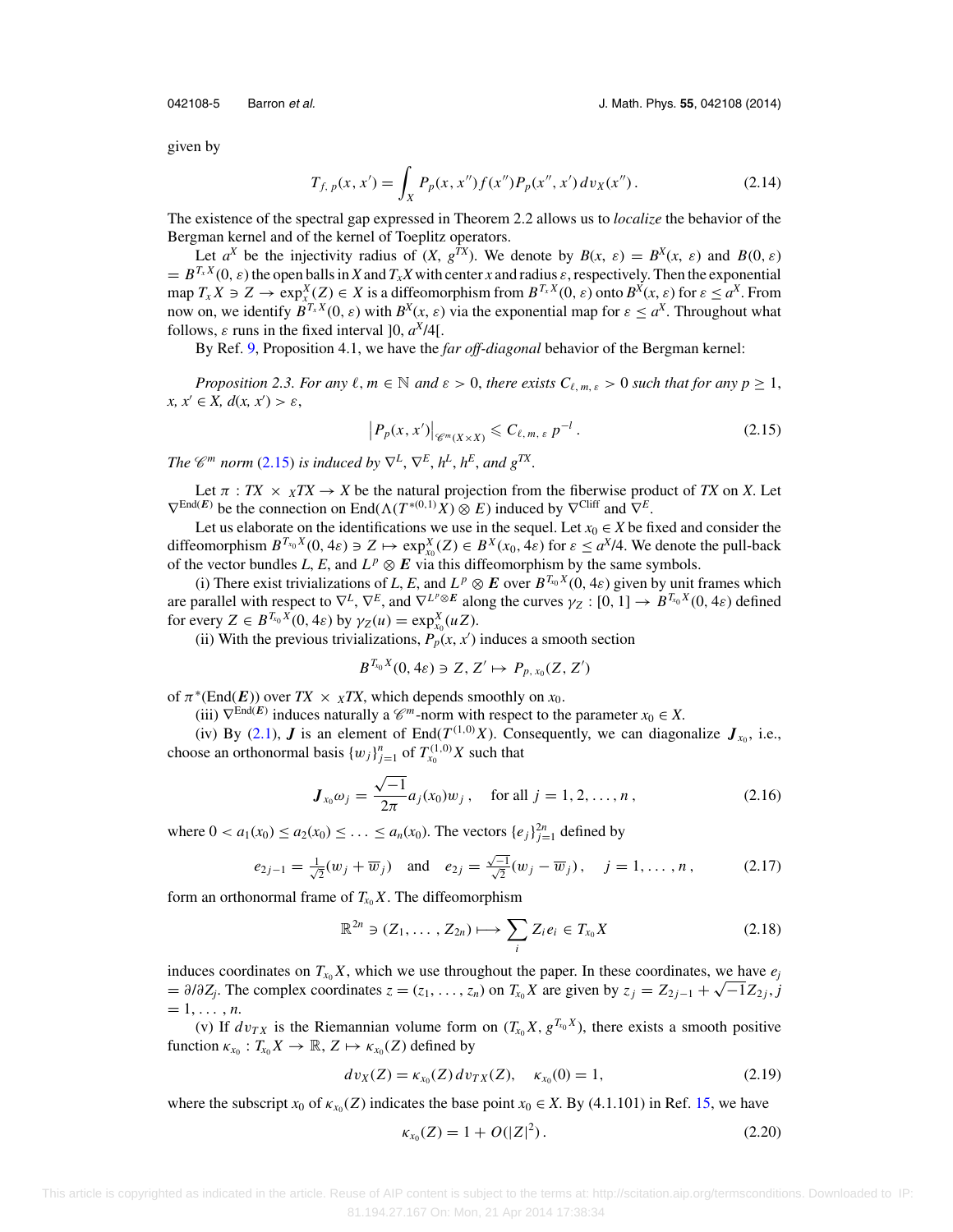<span id="page-5-0"></span>

(vi) Let  $\Theta_p : L^2(X, L^p \otimes E) \longrightarrow L^2(X, L^p \otimes E)$  be a sequence of continuous linear operators with smooth kernel  $\Theta_p(\cdot, \cdot)$  with respect to  $dv_X$  (e.g.,  $\Theta_p = T_{f, p}$ ). In terms of our basic trivialization,  $\Theta_p(x, y)$  induces a family of smooth sections *Z*, *Z*'  $\mapsto \Theta_{p, x_0}(Z, Z')$  of  $\pi^* \text{End}(E)$  over  $\{(Z, Z') \in$  $TX \times \chi TX : |Z|, |Z'| < \varepsilon$ , which depends smoothly on  $x_0$ .

We denote by  $|\Theta_{p, x_0}(Z, Z')|_{\mathscr{C}^m(X)}$  the  $\mathscr{C}^m$  norm with respect to the parameter  $x_0 \in X$ . We say that

$$
\Theta_{p,x_0}(Z,Z') = \mathcal{O}(p^{-\infty}), \quad p \to \infty,
$$

if for any  $\ell, m \in \mathbb{N}$ , there exists  $C_{\ell,m} > 0$  such that  $|\Theta_{p,x_0}(Z, Z')|_{\mathscr{C}^m(X)} \leq C_{\ell,m} p^{-\ell}$ .

We denote by det<sub>C</sub> for the determinant function on the complex bundle  $T^{(1, 0)}X$  and set  $|J_{x_0}|$  $= (-J_{x_0}^2)^{1/2}$ . Note that

$$
\det_{\mathbb{C}}|\mathbf{J}_{x_0}| = \prod_{i=1}^n \frac{a_i(x_0)}{2\pi},
$$
\n(2.21)

where  $a_i(x_0)$  were defined in  $(2.16)$ . Let

$$
\mathscr{P}_{x_0}(Z, Z') = \det_{\mathbb{C}} |\mathbf{J}_{x_0}| \exp \left( -\frac{\pi}{2} \langle |\mathbf{J}_{x_0}| (Z - Z'), (Z - Z') \rangle - \pi \sqrt{-1} \langle \mathbf{J}_{x_0} Z, Z' \rangle \right)
$$
  
= 
$$
\frac{1}{(2\pi)^n} \prod_{i=1}^n a_i(x_0) \exp \left( -\frac{1}{4} \sum_i a_i(x_0) (|z_i|^2 + |z'_i|^2 - 2z_i \overline{z'_i}) \right).
$$
 (2.22)

We recall that  $\mathscr{P}_{x_0}(Z, Z')$  is actually the kernel of the orthogonal projection  $\mathscr{P}_{x_0}$  from  $L^2(\mathbb{R}^{2n})$  onto the Bargmann-Fock space, see Sec. 2 in Ref. [16.](#page-24-0) Especially,  $\mathscr{P}_{x_0}^2 = \mathscr{P}_{x_0}$  so that

$$
\mathscr{P}_{x_0}(Z, Z') = \int_{\mathbb{R}^{2n}} \mathscr{P}_{x_0}(Z, Z'') \mathscr{P}_{x_0}(Z'', Z') \, dv(Z''). \tag{2.23}
$$

Fix  $k \in \mathbb{N}$  and  $\varepsilon' \in [0, a^X[$ . Let  $\{Q_{r,x_0} \in \text{End}(E)_{x_0}[Z, Z'] : 0 \leq r \leq k, x_0 \in X\}$  be a family of polynomials in *Z*, *Z'*, which is smooth with respect to the parameter  $x_0 \in X$ . We say that

$$
p^{-n}\Theta_{p,x_0}(Z,Z') \cong \sum_{r=0}^k (Q_{r,x_0}\mathscr{P}_{x_0})(\sqrt{p}Z,\sqrt{p}Z')p^{-r/2} + \mathcal{O}(p^{-(k+1)/2}), \qquad (2.24)
$$

on  $\{(Z, Z') \in TX \times \ _{X}TX : |Z|, |Z'| < \varepsilon'\}$  if there exist a decomposition

$$
p^{-n}\Theta_{p,x_0}(Z,Z')\kappa_{x_0}^{1/2}(Z)\kappa_{x_0}^{1/2}(Z') - \sum_{r=0}^k (Q_{r,x_0}\mathscr{P}_{x_0})(\sqrt{p}Z,\sqrt{p}Z')p^{-r/2}
$$
  
=  $R_{p,k,x_0}(Z,Z') + \mathcal{O}(p^{-\infty}),$  (2.25)

where  $R_{p,k,x_0}$  satisfies the following estimate on  $\{(Z, Z') \in TX \times \ _{X} TX : |Z|, |Z'| < \varepsilon'\}$ : for every *m*, *m'* ∈  $\mathbb N$  there exist  $C_{k, m, m'} > 0, M > 0$  such that for all  $p \in \mathbb N^*$ 

$$
\sup_{|\alpha|+|\alpha'| \leqslant m'} \left| \frac{\partial^{\alpha+\alpha'}}{\partial Z^{\alpha} \partial Z'^{\alpha'}} R_{p,k,x_0}(Z, Z') \right|_{\mathscr{C}^m(X)} \tag{2.26}
$$

$$
\leq C_{k,m,m'} p^{(m'-k-1)/2} (1+\sqrt{p} |Z|+\sqrt{p} |Z'|)^M e^{-C_0 \sqrt{p} |Z-Z'|}.
$$

We consider the orthogonal projection

$$
I_{\mathbb{C}\otimes E}: E = \Lambda^{\bullet}(T^{*(0,1)}X) \otimes E \longrightarrow \mathbb{C} \otimes E. \tag{2.27}
$$

By Theorem 4.18 in Ref. [9,](#page-24-0) we have the following *off diagonal expansion* of the Bergman kernel:

**Theorem 2.4.** *Let*  $\varepsilon \in [0, a^X/4]$ . *There exist a smooth family relative to the parameter*  $x_0 \in X$ 

$$
\left\{J_{r,\,x_0}(Z,\,Z')\in \text{End}(\boldsymbol{E}_{x_0})[Z,\,Z'] : r\in\mathbb{N},\,x_0\in X\right\},\quad \text{deg } J_{r,\,x_0}\leqslant 3r\,,
$$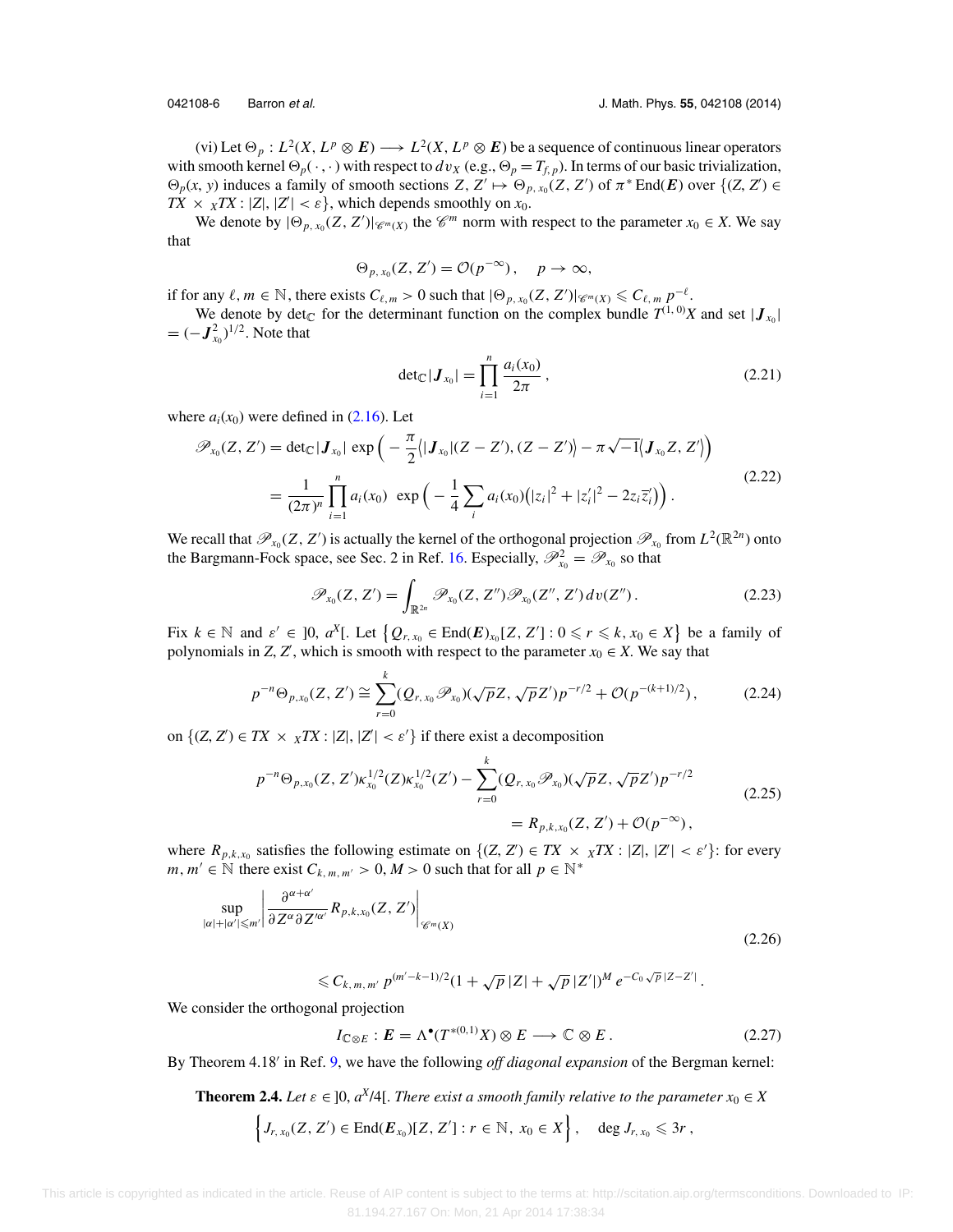<span id="page-6-0"></span>

*of polynomials*  $J_{r, x_0}$  *having the same parity as r, and whose coefficients are polynomials in*  $R^{TX}$ *,*  $R^{T^{(1,0)}X}$ ,  $R^{E}$  (and  $R^{L}$ ) and their derivatives of order  $\leq r - 1$  (resp.  $\leq r$ ) such that

$$
p^{-n}P_{p,x_0}(Z,Z') \cong \sum_{r=0}^k (J_{r,x_0}\mathscr{P}_{x_0})(\sqrt{p}Z,\sqrt{p}Z')p^{-\frac{r}{2}} + \mathcal{O}(p^{-\frac{k+1}{2}}),
$$
 (2.28)

*on the set*  $\{(Z, Z') \in TX \times \ _{X}TX : |Z|, |Z'| < 2\varepsilon\}$ . *Moreover*,  $J_{0, x_{0}}(Z, Z') = I_{\mathbb{C} \otimes E}$ .

By taking  $Z = Z' = 0$  in (2.28), we obtain the diagonal expansion of the Bergman kernel. Namely, for any  $k \in \mathbb{N}$ ,  $P_p(x, x)$  has an expansion in the  $\mathscr{C}^{\infty}$ -topology

$$
P_p(x, x) = \sum_{r=0}^{k} b_r(x) p^{n-r} + \mathcal{O}(p^{n-k-1}), \quad b_r \in \mathcal{C}^{\infty}(X, \text{End}(E)),
$$
 (2.29)

and by Theorem 2.4 and  $(2.22)$ , we get

$$
\boldsymbol{b}_0(x_0) = \det_{\mathbb{C}} |\boldsymbol{J}_{x_0}| I_{\mathbb{C} \otimes E} \in \text{End}(\boldsymbol{E}_{x_0}). \tag{2.30}
$$

Let us remark that if  $g^{TX}(u, v) = \omega(u, Jv)$  for  $u, v \in TX$ , then  $a_i = 2\pi$ , so  $b_0(x) = I_{\mathbb{C} \otimes E}$ .

### **III. EXPANSION OF THE KERNELS AND TRACES OF TOEPLITZ OPERATORS**

For a smooth symbol  $f \in \mathscr{C}^{\infty}(X, \text{End}(E))$  we know by Lemma 4.6 in Ref. [16](#page-24-0) and Lemma 7.2.4 in Ref. [15](#page-24-0) that the kernel of the associated Toeplitz operator  $T_{f,p}$  as in [\(2.13\)](#page-3-0) has for any  $\ell \in \mathbb{N}$  and expansion on the diagonal in the  $\mathscr{C}^{\infty}$ -topology,

$$
T_{f,p}(x,x) = \sum_{r=0}^{\ell} b_{r,f}(x) p^{n-r} + \mathcal{O}(p^{n-\ell-1}), \quad b_{r,f} \in \mathscr{C}^{\infty}(X, \text{End}(E)), \tag{3.1}
$$

where

$$
\bm{b}_{0,f}(x) = \bm{b}_0(x)f(x). \tag{3.2}
$$

Note as an aside, that the coefficients  $b_{r, f}$ ,  $r = 0, 1, 2$ , were calculated in Theorem 0.1 in Ref. [18,](#page-24-0) if  $(X, \omega)$  is Kähler and the bundles L, E are holomorphic. In Lemma 4.6 in Ref. [16,](#page-24-0) we actually established the off-diagonal expansion of the Toeplitz kernel. We wish to study here the asymptotic behavior of the Toeplitz kernel for a less regular symbol *f*. Let us begin with the analogue of Lemma 4.2 in Ref. [16.](#page-24-0)

*Lemma 3.1. Let*  $f \in L^{\infty}(X, \text{End}(E))$ . *For every*  $\varepsilon > 0$  *and every*  $\ell, m \in \mathbb{N}$ , *there exists*  $C_{\ell, m, \varepsilon}$ > 0 *such that*

$$
|T_{f, p}(x, x')| \ll_{\mathfrak{m}(X \times X)} \ll C_{\ell, m, \varepsilon} p^{-\ell}, \quad \text{for all } p \geq 1, (x, x') \in X \times X \text{ with } d(x, x') > \varepsilon,
$$
 (3.3)

*where the*  $\mathscr{C}^m$ -*norm is induced by*  $\nabla^L$ ,  $\nabla^E$ , and  $h^L$ ,  $h^E$ ,  $g^{TX}$ . Moreover, there exists  $C > 0$  such that *for all*  $p \ge 1$  *and all*  $(x, x') \in X \times X$  *with*  $d(x, x') \le \varepsilon$ *,* 

$$
|T_{f, p}(x, x')| \ll_{m(X \times X)} \ll C p^{n + \frac{m}{2}} e^{-\frac{1}{2}C_0 \sqrt{p} d(x, x')} + O(p^{-\infty}). \tag{3.4}
$$

*Proof.* Due to [\(2.14\)](#page-4-0) and [\(2.15\)](#page-4-0), (3.3) holds if we replace  $T_{f,p}$  by  $P_p$ . Moreover, from (2.28), for any  $m \in \mathbb{N}$ , there exists  $C_m > 0$  such that

$$
|P_p(x, x')|_{\mathscr{C}^m(X \times X)} < Cp^{n + \frac{m}{2}}, \quad \text{for all } (x, x') \in X \times X. \tag{3.5}
$$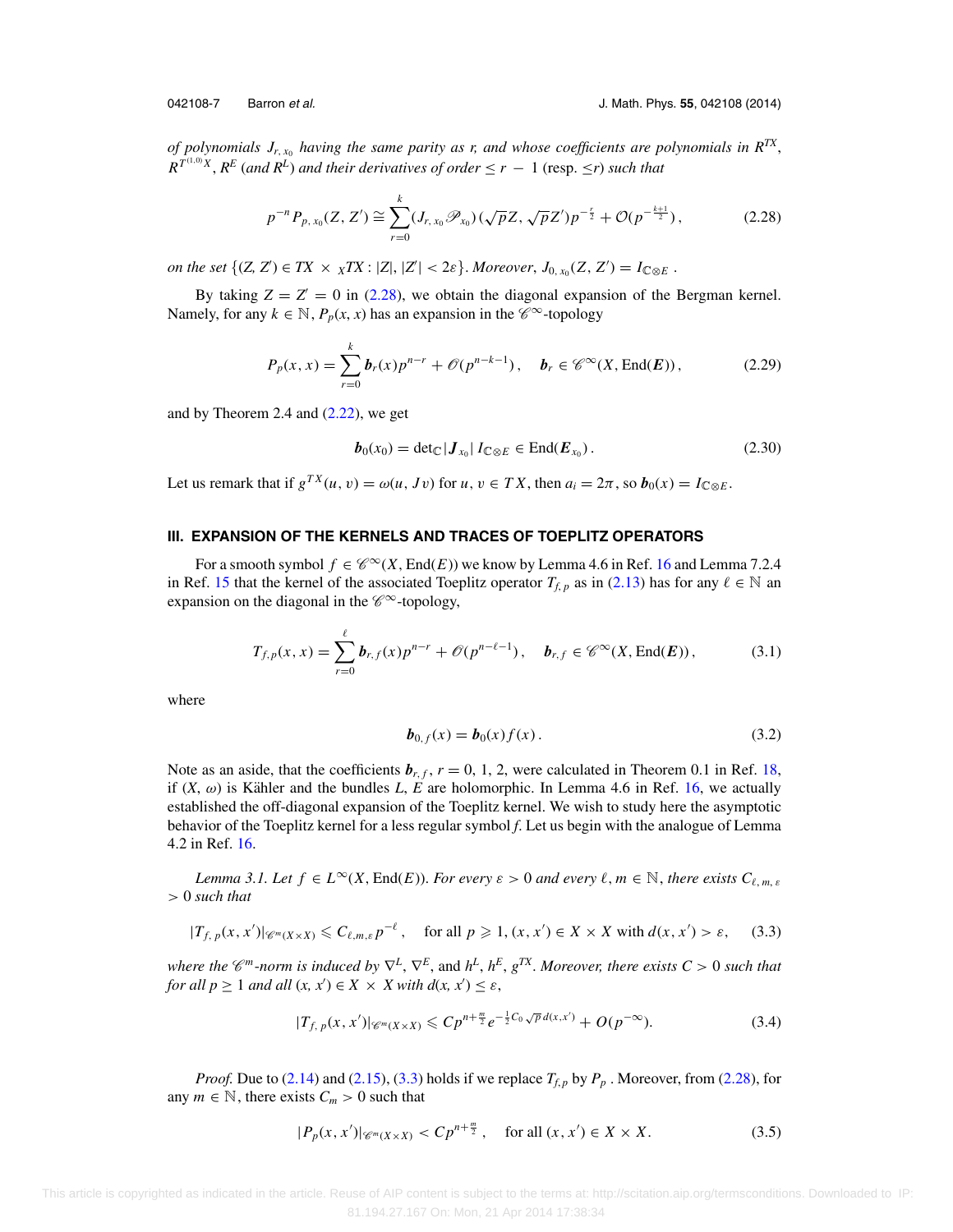<span id="page-7-0"></span>

 $\Box$ 

These two facts and formula [\(2.14\)](#page-4-0) imply [\(3.3\)](#page-6-0). By Theorem 2.4, for  $Z, Z' \in T_{x_0}X, |Z|, |Z'| < \varepsilon$  we have

$$
\sup_{|\alpha|+|\alpha'| \leqslant m} \left| \frac{\partial^{\alpha+\alpha'}}{\partial Z^{\alpha} \partial Z'^{\alpha'}} P_{p,x_0}(Z, Z') \right| \tag{3.6}
$$

$$
\leqslant C p^{n+\frac{m}{2}} (1 + \sqrt{p} |Z| + \sqrt{p} |Z'|)^M e^{-C_0 \sqrt{p} |Z - Z'|} + O(p^{-\infty}).
$$
  
by taking  $x_0 = x$  we get (3.4)

Using  $(2.14)$  and  $(3.6)$  by taking  $x_0 = x$ , we get  $(3.4)$ .

In order to formulate our results for a family of functions (observables), we consider equicontinuous and uniformly bounded families. The results are of course valid for individual functions, too.

*Definition 3.2.* We denote by  $\nabla^E$  the connection on  $(T^*X)^{\otimes k} \otimes \text{End}(E)$  induced by the Levi-Civita connection  $\nabla^{TX}$  and  $\nabla^{E}$ . Let  $\mathscr{A}^{0} \subset \mathscr{C}^{0}(X, \text{End}(E))$  be a subset which is equicontinuous on *X*, and  $\mathscr{A}^1 \subset \mathscr{C}^1(X, \text{End}(E))$  be a subset such that  $\nabla^E \mathscr{A}^1 \subset \mathscr{C}^0(X, \text{End}(E))$  is uniformly bounded. Let  $\mathscr{A}^2 \subset \mathscr{C}^2(X, \text{End}(E))$  be a subset such that  $\nabla^E \mathscr{A}^2 \subset \mathscr{C}^0(X, \text{End}(E))$  is uniformly bounded, and  $\nabla^E \nabla^E \mathscr{A}^2 \subset \mathscr{C}^0(X, \text{End}(E))$  is equicontinuous on X. Let  $\mathscr{A}_{\infty}^k$  be a subset of  $\mathscr{A}^k$  (for  $k = 0, 1,$ 2) which is uniformly bounded.

**Theorem 3.3.** *Let*  $(X, \omega)$  *be a compact symplectic manifold*,  $(L, h^L, \nabla^L) \rightarrow X$  *a prequantum line bundle*,  $(E, h^E, \nabla^E) \rightarrow X$  *be an auxiliary vector bundle. We have as*  $p \rightarrow \infty$ 

$$
p^{-n}T_{f,p}(x,x) = f(x)b_0(x) + o(1)(\|f\|_{\mathcal{C}^0} + 1), \text{ uniformly for } f \in \mathcal{A}^0, x \in X,
$$
 (3.7)

$$
p^{-n}T_{f,p}(x,x) = f(x)b_0(x) + O(p^{-1/2})(\|f\|_{\mathscr{C}^0} + 1), \text{ uniformly for } f \in \mathscr{A}^1, x \in X, \quad (3.8)
$$

$$
p^{-n}T_{f,p}(x,x) = f(x)b_0(x) + b_{1,f}(x)p^{-1} + o(p^{-1})(\|f\|_{\mathscr{C}^0} + 1),
$$
\n(3.9)

$$
uniformly for f \in \mathcal{A}^2, x \in X.
$$

*In particular, the remainders*  $o(1)$ *,*  $O(p^{-1/2})$ *,*  $o(p^{-1})$  *<i>do not depend on f.* 

*Proof.* We start by proving (3.7). Recall that we trivialized *L*, *E* by a unit frame over  $B^{T_x X}(0, 4\varepsilon)$ which is parallel with respect to  $\nabla^L$ ,  $\nabla^E$  along the geodesics starting in *x*. With this trivialization, the section  $f \in End(E)$  induces a section

$$
B^{T_x X}(0, 4\varepsilon) \ni Z \mapsto f_x(Z).
$$

We denote by  $f(x) \in \text{End}(E)|_U$  the endomorphism obtained by parallel transport of  $f(x) \in \text{End}(E_x)$ into the neighboring fibers  $\text{End}(E_{x'})$ ,  $x' \in U = B(0, 4\varepsilon)$ .

Let  $\delta > 0$  be given. Since  $\mathscr{A}^0$  is uniformly continuous on *X*, there exists  $\varepsilon > 0$  such that  $B(x, \varepsilon)$  $\subset U$  and for all  $x' \in B(x, \varepsilon)$  we have  $|f(x') - f(x)| \leq \delta$  for any  $f \in \mathcal{A}^0$ .

By  $(2.14)$  and  $(3.3)$  we have

$$
T_{f, p}(x, x) = \int_{B(x, \varepsilon)} P_p(x, x') f(x') P_p(x', x) dv_X(x') + O(p^{-\infty}) \|f\|_{\mathscr{C}^0}.
$$
 (3.10)

We write now  $f(x') = f(x) + (f(x') - f(x)) \in \text{End}(E_{x'})$  and split accordingly the last integral in a sum of two integrals. From Theorem 2.4, the first one is

$$
\int_{B(x,\varepsilon)} P_p(x,x')f(x)P_p(x',x) dv_X(x')
$$
\n
$$
= p^{2n} \int_{B(x,\varepsilon)} \sum_{i+j=0}^1 (J_{i,x}\mathscr{P}_x)(0,\sqrt{p}Z')f(x)(J_{j,x}\mathscr{P}_x)(\sqrt{p}Z',0)dZ' + O(p^{n-1})||f||_{\mathscr{C}^0}.
$$
\n(3.11)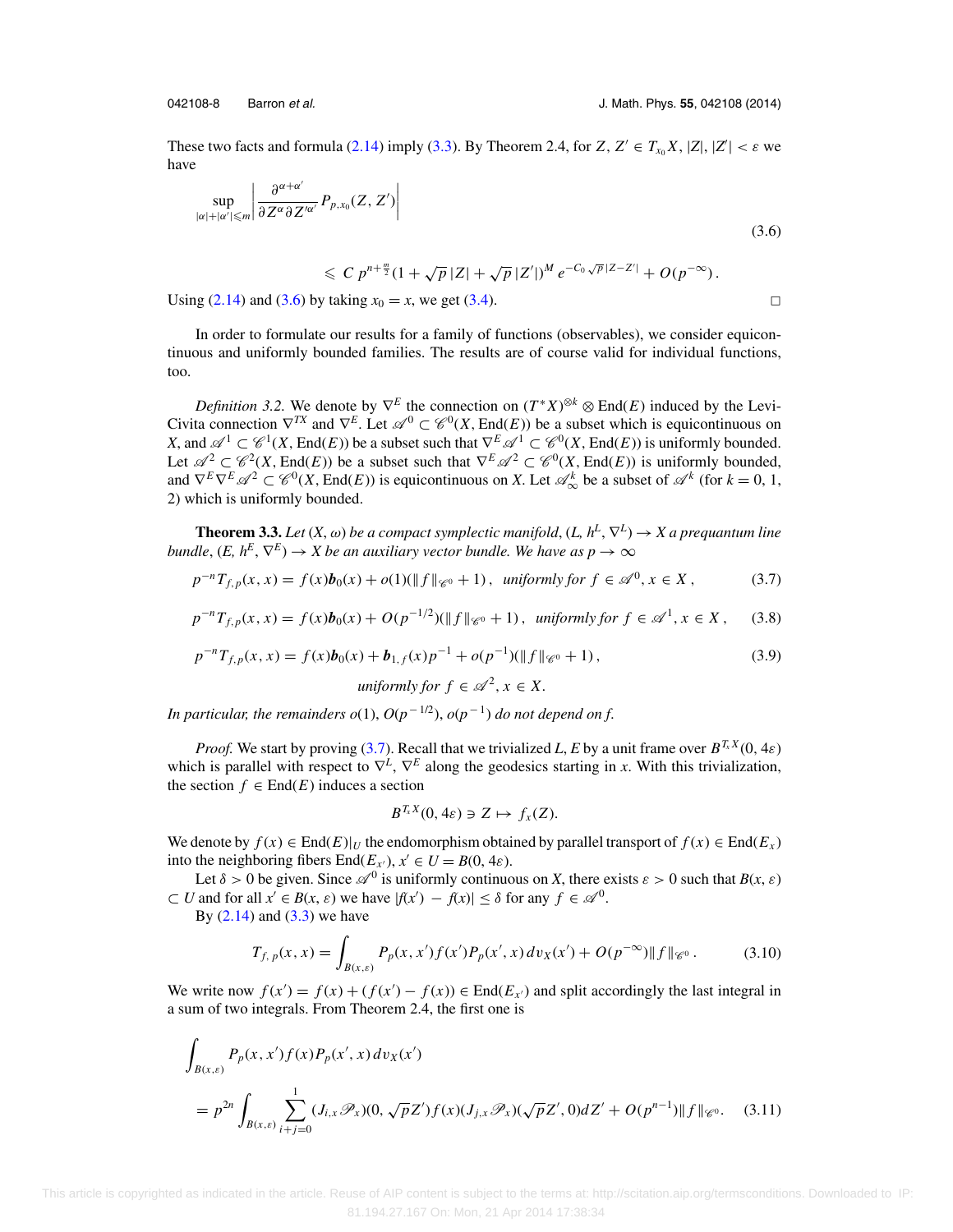<span id="page-8-0"></span>Note that  $J_{0,x_0} = I_{\mathbb{C} \otimes E}$  and  $J_{1,x_0}(0, Z')$  is a polynomial on  $Z'$  with odd degree, thus

$$
\int_{\mathbb{R}^{2n}} (J_{1,x} \mathscr{P}_x)(0, Z') f(x) (J_{0,x} \mathscr{P}_x)_x(Z', 0) dZ'
$$
\n
$$
= \int_{\mathbb{R}^{2n}} (J_{0,x} \mathscr{P}_x)(0, Z') f(x) (J_{1,x} \mathscr{P}_x)(Z', 0) dZ' = 0. \quad (3.12)
$$

From [\(2.30\)](#page-6-0), [\(3.11\)](#page-7-0), and (3.12), we get

$$
\int_{B(x,\varepsilon)} P_p(x,x')f(x)P_p(x',x) dv_X(x') = f(x)\mathcal{P}_x(0,0)p^n + O(p^{n-1})||f||_{\mathscr{C}^0}
$$
\n
$$
= f(x)b_0(x)p^n + O(p^{n-1})||f||_{\mathscr{C}^0}.
$$
\n(3.13)

Note that if *f* is a function, then we have

$$
\int_{B(x,\varepsilon)} P_p(x,x')f(x)P_p(x',x) dv_X(x') = f(x)\Big(P_p(x,x') + O(p^{-\infty})\Big).
$$

The second one can be estimated by

$$
\left| \int_{B(x,\varepsilon)} P_p(x, x') \big( f(x') - f(x) \big) P_p(x', x) \, dv_X(x') \right|
$$
\n
$$
\leq \delta \int_{B(x,\varepsilon)} |P_p(x, x')| |P_p(x', x)| \, dv_X(x')
$$
\n
$$
= \delta \int_{B(0,\varepsilon)} |P_{p,x}(0, Z')| |P_{p,x}(Z', 0)| \, dv_X(Z'). \tag{3.14}
$$

We use now the off-diagonal expansion from Theorem 2.4. By [\(2.28\)](#page-6-0) we have

$$
P_{p,x}(Z,0) = p^{n} \left( \prod_{j=1}^{n} \frac{a_{j}}{2\pi} e^{-\frac{1}{4}p \sum_{j=1}^{n} a_{j} |z_{j}|^{2}} + p^{-1/2} R_{p,x}(Z,0) + O(p^{-\infty}) \right) \kappa_{x}^{-\frac{1}{2}}(Z)
$$
  
where  $|R_{p,x}(Z,0)| \le C(1 + \sqrt{p} |Z|)^{M} e^{-C_0 \sqrt{p} |Z|},$  (3.15)

so in order to estimate the last integral in  $(3.14)$ , by  $(2.19)$ , we have to estimate

$$
\int_{B(0,\varepsilon)} p^{2n} \left| \prod_{j=1}^n \frac{a_j}{2\pi} e^{-\frac{1}{4}p \sum_{j=1}^n a_j |z'_j|^2} + p^{-1/2} R_{p,x}(Z',0) + O(p^{-\infty}) \right|^2 dZ'.
$$

By using the change of variables  $\sqrt{p}Z' = Y$  we see that

$$
p \int_{\mathbb{C}} e^{-\pi p |Z'|^2} dZ' = 1, \quad p^n \int_{\mathbb{C}^n} (1 + \sqrt{p} |Z'|)^M e^{-C_0 \sqrt{p} |Z'|} dv_X(Z') = O(1),
$$

hence

$$
\int_{B(0,\varepsilon)} |P_{p,x}(0,Z')||P_{p,x}(Z',0)|\,dv_X(Z')=O(p^n)\,,
$$

so there exists  $C > 0$  such that for any  $x \in X$ ,  $f \in \mathcal{A}^0$ ,  $p \in \mathbb{N}$ , we have

$$
\left| \int_{B(x,\varepsilon)} P_p(x,x') \big( f(x') - f(x) \big) P_p(x',x) \, dv_X(x') \right| \leq C \delta \, p^n \,. \tag{3.16}
$$

From  $(3.10)$ ,  $(3.13)$ , and  $(3.16)$ , we get  $(3.7)$ .

By Taylor's formula, there exist  $C > 0$ ,  $\varepsilon > 0$ , such that for  $|Z| \le \varepsilon$ ,  $f \in \mathcal{A}^1$ , we have

$$
f_x(Z) - f_x(0) = R(Z), \quad |R(Z)| \leq C|Z|.
$$
 (3.17)

We repeat the proof above by plugging this expression in the integral from  $(3.16)$ , we observe that only

$$
\int_{B(0,\varepsilon)}|P_{p,x}(0,Z')||Z'||P_{p,x}(Z',0)|\,dv_X(Z')
$$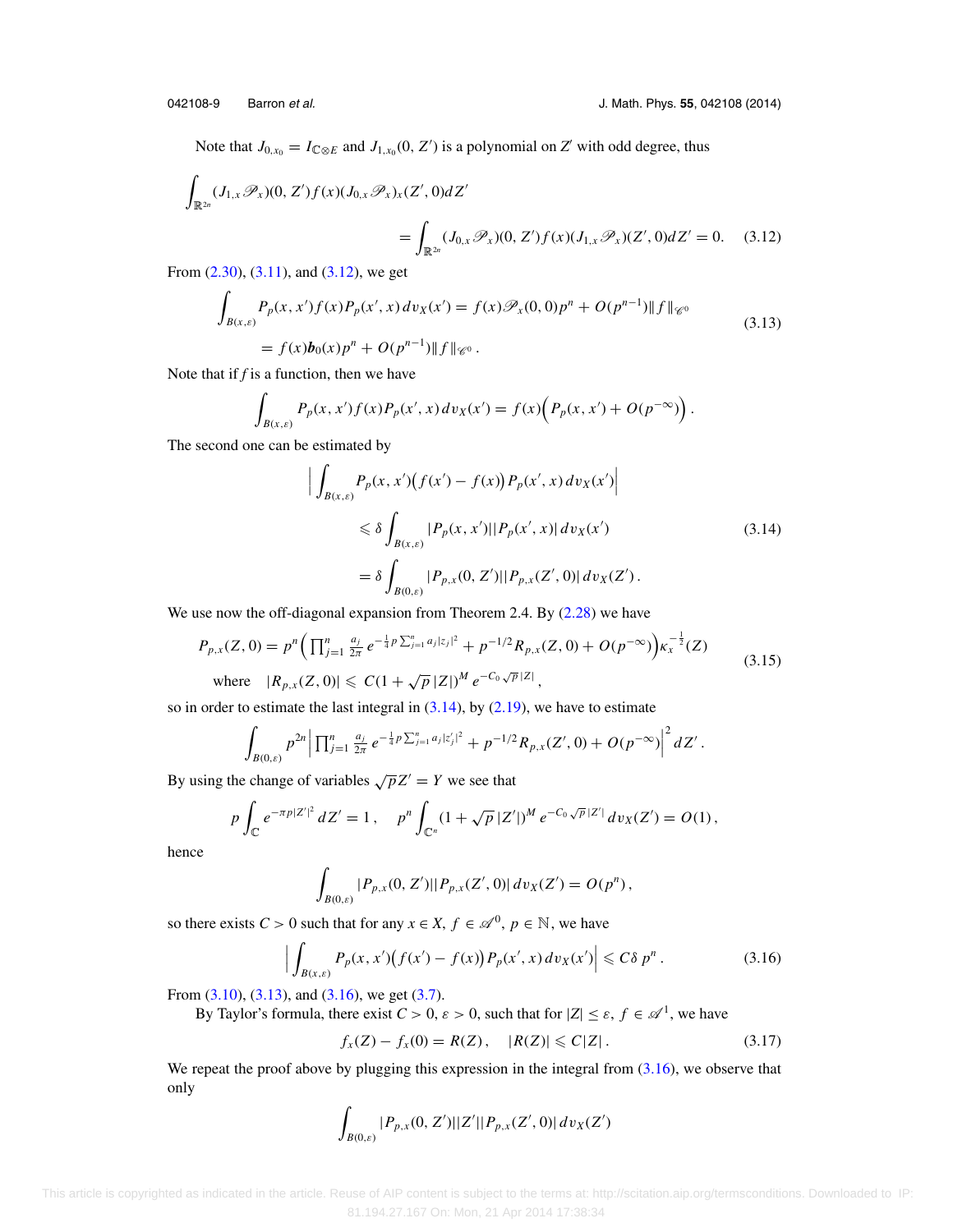<span id="page-9-0"></span>

contributes to the subleading term. But then the change of variables  $\sqrt{p}Z' = Y$  introduces a factor  $p^{-1/2}$ , whereof [\(3.8\)](#page-7-0) follows.

Finally, for any  $\delta > 0$  there exists  $\varepsilon > 0$ , such that for  $|Z| \leq \varepsilon$ ,  $f \in \mathcal{A}^2$ ,

$$
f_x(Z) - f_x(0) = \sum_j \partial_j f_x(0) Z_j + \sum_{j,k} \partial_{jk} f_x(0) Z_j Z_k + R(Z), \quad |R(Z)| \leq \delta |Z|^2. \tag{3.18}
$$

Taking into account the proof of the asymptotic expansion  $(3.1)$  from Lemma 4.6 in Ref. [16,](#page-24-0) we see that  $(3.9)$  holds.  $\square$ 

*Remark 3.4.* In the same vein, we show that in the conditions of Theorem 3.3, we have for  $f \in \mathscr{C}^k(X, \text{End}(E)), k \in \mathbb{N}$ , as  $p \to \infty$ ,

$$
p^{-n}T_{f,p}(x,x) = \sum_{r=0}^{\lfloor k/2 \rfloor} b_{r,f}(x) p^{-r} + R_{k,p}(x), \text{ uniformly on } X,
$$
 (3.19)

where  $\mathbf{b}_{r,f}$  are the universal coefficients from [\(3.1\)](#page-6-0) and

$$
R_{k,p} = \begin{cases} o(p^{-k/2}), & \text{for } k \text{ even}, \\ O(p^{-k/2}), & \text{for } k \text{ odd}. \end{cases}
$$
 (3.20)

Here,  $[a]$  denotes the integer part of  $a \in \mathbb{R}$ .

We recall that by (4.79) in Ref. [16](#page-24-0) and (7.4.6) in Ref. [15,](#page-24-0) for any  $f, g \in \mathscr{C}^{\infty}(X, \text{End}(E))$ , the kernel of the composition  $T_{f,p} \circ T_{g,p}$  has for all  $\ell \in \mathbb{N}$  an asymptotic expansion on the diagonal in the  $\mathscr{C}^{\infty}$ -topology,

$$
(T_{f, p} \circ T_{g, p})(x, x) = \sum_{r=0}^{\ell} b_{r, f, g}(x) p^{n-r} + \mathcal{O}(p^{n-\ell-1}), \quad b_{r, f, g} \in \mathscr{C}^{\infty}(X, \text{End}(E)). \tag{3.21}
$$

The coefficients  $b_{r, f, g}$ ,  $r = 0, 1, 2$ , were calculated in Theorem 0.2 in Ref. [18](#page-24-0) in the case of a Kähler manifold  $(X, \omega)$  and of holomorphic bundles *L* and *E*. We give here the analogue of the expansion  $(3.21)$  in the case of  $\mathcal{C}^k$  symbols.

**Theorem 3.5.** *Let*  $m \in \mathbb{N}$  *and*  $f_1, \ldots, f_m \in L^\infty(X, \text{End}(E))$ *. Write* 

$$
p^{-n}(T_{f_1,p}\ldots T_{f_m,p})(x,x) = f_1(x)\ldots f_m(x)b_0(x) + R_p(x).
$$
 (3.22)

*We have as*  $p \rightarrow \infty$ *, uniformly in*  $x \in X$ ,

$$
R_p(x) = o(1), \text{ uniformly on } f_i \in \mathscr{A}_{\infty}^0,
$$
\n(3.23)

$$
R_p(x) = O(p^{-1/2}), \text{ uniformly on } f_i \in \mathcal{A}_{\infty}^1,
$$
\n(3.24)

$$
R_p(x) = O(p^{-1}), \text{ uniformly on } f_i \in \mathcal{A}_{\infty}^2.
$$
 (3.25)

*Proof.* To prove (3.23) let  $\delta > 0$  be given. Choose  $\varepsilon > 0$  such that for  $x' \in B(x, \varepsilon)$  we have  $|f_j(x')|$  $f_j(x) \leq \delta$ ,  $1 \leq j \leq m$ , where  $f_j(x) \in \text{End}(E_{x'})$  is the parallel transport of  $f_j(x) \in \text{End}(E_x)$  as in the previous proof. By [\(2.13\)](#page-3-0) we have  $T_{f_1, p}$ ...  $T_{f_m, p} = P_p f_1 P_p f_2 \dots P_p f_m P_p$  hence

$$
(T_{f_1, p} \dots T_{f_m, p})(x, x)
$$
  
=  $\int_{X^m} P_p(x, x_1) f_1(x_1) P_p(x_1, x_2) f_2(x_2) \dots f_m(x_m) P_p(x_m, x) \prod_{i=1}^m dv_x(x_i)$  (3.26)  
=  $I + O(p^{-\infty})$ ,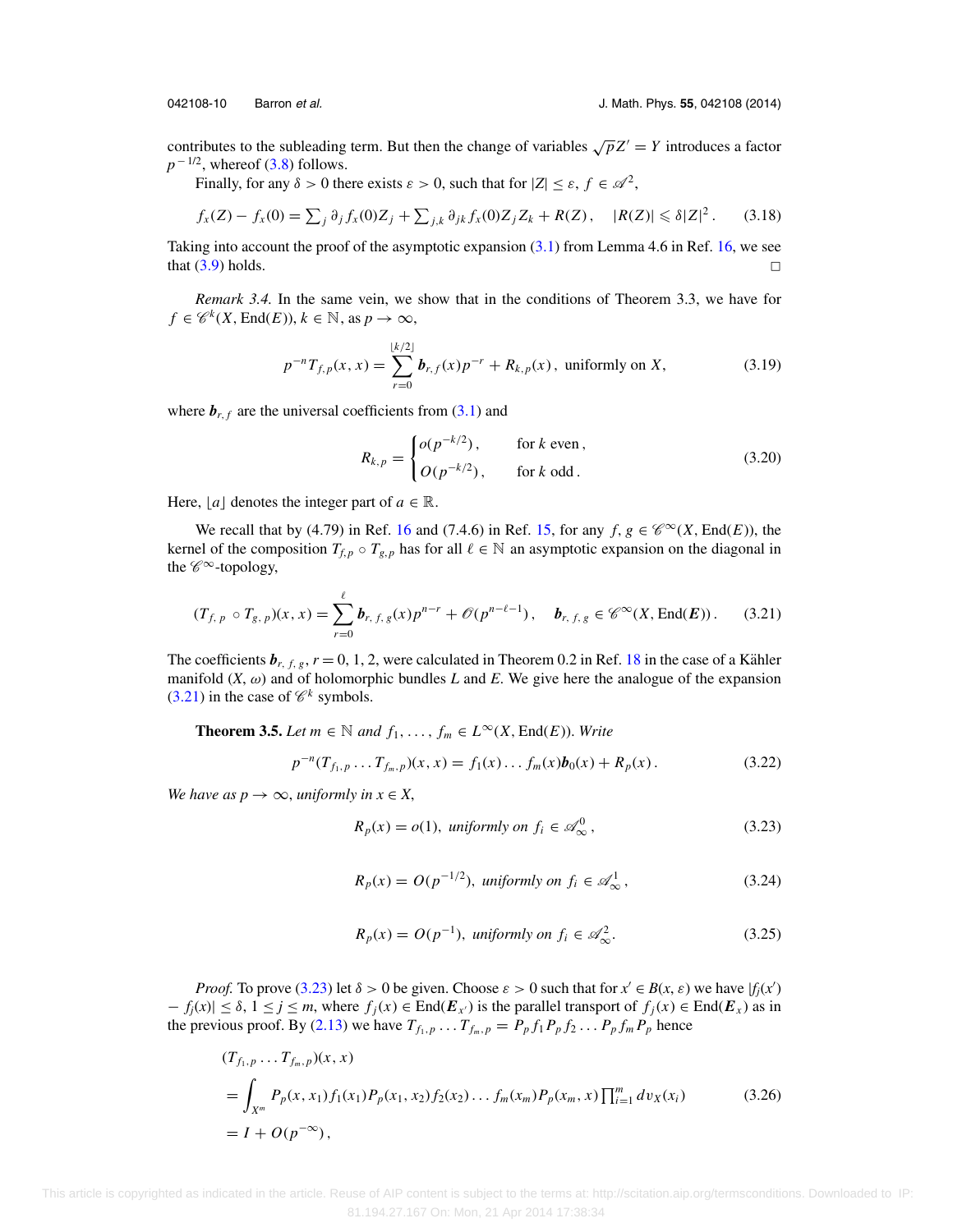<span id="page-10-0"></span>

where

$$
I = \int_{\substack{|Z_i| \leq \varepsilon \\ 1 \leq i \leq m}} P_{p,x}(0,Z_1) f_{1,x}(Z_1) P_{p,x}(Z_1,Z_2) f_{2,x}(Z_2) \dots f_{m,x}(Z_m) P_{p,x}(Z_m,0) \prod_{i=1}^m dv_X(Z_i).
$$

We write now

$$
I = I_0 + \sum_{j=1}^{m} I_j
$$

with

$$
I_0 = \int_{\substack{|Z_i| \le \varepsilon \\ 1 \le i \le m}} P_p(0, Z_1) f_{1,x}(0) P_p(Z_1, Z_2) f_{2,x}(0) \dots f_{m,x}(0) P_p(Z_m, 0) \prod_{i=1}^m dv_X(Z_i)
$$
  
=  $f_1(x) \dots f_m(x) (\mathcal{P}_x(0, 0) p^n + O(p^{n-1})),$  (3.27)

in the above second equation, we use the argument in [\(3.12\)](#page-8-0), and for  $1 \le j \le m$ ,

$$
I_j = \int_{\substack{|Z_i| \leq \varepsilon \\ 1 \leq i \leq m}} P_p(0, Z_1) f_{1,x}(Z_1) \dots P_p(Z_{j-1}, Z_j) (f_{j,x}(Z_j) - f_{j,x}(0))
$$
  

$$
P_p(Z_j, Z_{j+1}) f_{j+1,x}(Z_{j+1}) \dots f_{m,x}(Z_m) P_p(Z_m, 0) \prod_{i=1}^m dv_X(Z_i).
$$

By [\(2.28\)](#page-6-0), for  $\leq j \leq m$ , we have

$$
|I_j| \leq C\delta \int\limits_{\substack{|Z_i| \leq \varepsilon \\ 1 \leq i \leq m}} |P_p(0, Z_1)| A_p |P_p(Z_m, 0)| \kappa_x^{1/2}(Z_1) \kappa_x^{1/2}(Z_m) \prod_{i=1}^m dZ_i, \tag{3.28}
$$

where

$$
A_p = p^{(m-1)n} \prod_{i=1}^{m-1} (1 + \sqrt{p} |Z_i| + \sqrt{p} |Z_{i+1}|)^M e^{-C_0 \sqrt{p} |Z_i - Z_{i+1}|}.
$$

We plug now the expansion [\(3.15\)](#page-8-0) for  $P_p(0, Z_1)$  and  $P_p(Z_m, 0)$  in (3.28) and estimate the exponential terms appearing there. By  $(2.7)$ , we have

$$
\exp(-\frac{p}{4}\sum_{j=1}^{n}a_j|Z_{1j}|^2-C_0\sqrt{p}|Z_1-Z_2|)
$$
  
\$\leq\$ 
$$
\exp(-\frac{\mu_0}{8}p|Z_1|^2) \exp(-C(\sqrt{p}|Z_2|-\frac{1}{4})),
$$

since

$$
\frac{\mu_0}{8} p |Z_1|^2 + C_0 \sqrt{p} |Z_1 - Z_2| \geqslant C (p |Z_1|^2 + \sqrt{p} |Z_1 - Z_2|)
$$
  
\$\geqslant C(\sqrt{p}|Z\_1| - \frac{1}{4} + \sqrt{p} |Z\_1 - Z\_2|) \geqslant C(\sqrt{p}|Z\_2| - \frac{1}{4}).

We pair now one factor  $e^{-\frac{C}{2}\sqrt{p}|Z_2|}$  with  $e^{-C_0\sqrt{p}|Z_2-Z_3|}$  and obtain

$$
e^{-\frac{C}{2}\sqrt{p}|Z_2|} e^{-C_0\sqrt{p}|Z_2-Z_3|} \leqslant e^{-C_3\sqrt{p}|Z_3|} = e^{-\frac{C_3}{2}\sqrt{p}|Z_3|} e^{-\frac{C_3}{2}\sqrt{p}|Z_3|};
$$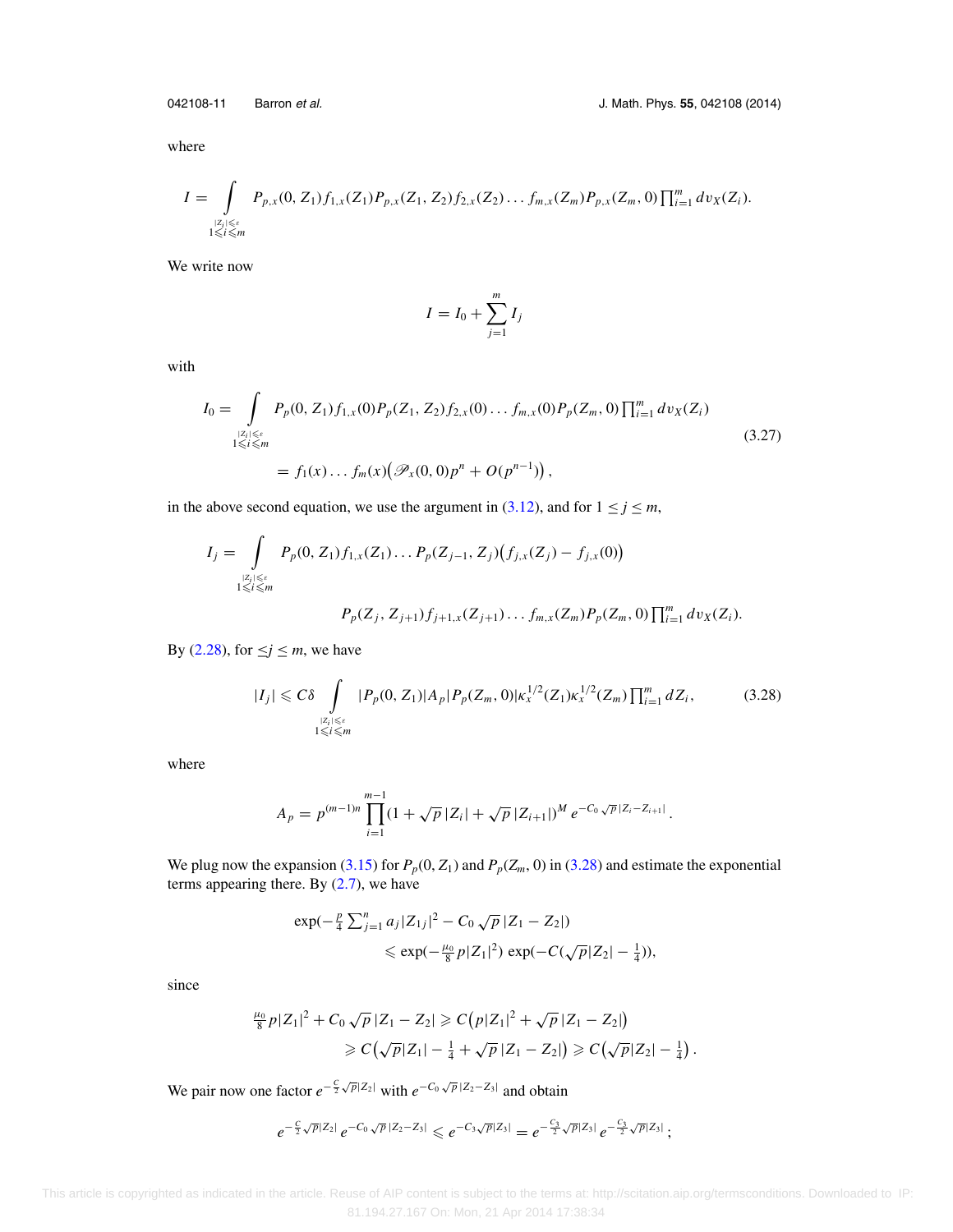<span id="page-11-0"></span>

we pair further  $e^{-\frac{C_3}{2}\sqrt{p}|Z_3|}$  with  $e^{-C_0\sqrt{p}|Z_3-Z_4|}$  and so on. Finally, we obtain for the left-hand side of [\(3.28\)](#page-10-0) the estimate

$$
\int_{\substack{|Z_i| \leq \varepsilon \\ 1 \leq i \leq m}} |P_p(0, Z_1)| A_p |P_p(Z_m, 0)| \kappa_x^{1/2}(Z_1) \kappa_x^{1/2}(Z_m) \prod_{i=1}^m dZ_i
$$
\n
$$
\leqslant \int_{\substack{|Z_i| \leq \varepsilon \\ 1 \leqslant i \leqslant m}} \exp\left(-\frac{\mu_0}{8} p |Z_1|^2 - C_2 \sqrt{p} |Z_2| - \dots - C_{m-1} \sqrt{p} |Z_{m-1}| - \frac{\mu_0}{4} p |Z_m|^2\right) p^{2n} B_p \prod_{i=1}^m dZ_i,
$$
\n(3.29)

where

$$
B_p = p^{(m-1)n} (1 + \sqrt{p} |Z_1|)^M (1 + \sqrt{p} |Z_m|)^M \prod_{i=1}^{m-1} (1 + \sqrt{p} |Z_i| + \sqrt{p} |Z_{i+1}|)^M.
$$

Since the right-hand side integral in (3.29) converges we obtain that  $|I_j| \le C' \delta p^n$ , for some  $C' > 0$ . This completes the proof of  $(3.23)$ .

To prove [\(3.24\)](#page-9-0) and [\(3.25\)](#page-9-0), we repeat the proof above by estimating  $f_{j,x}(Z_j) - f_{j,x}(0)$  with the help of Taylor formulas [\(3.17\)](#page-8-0) and [\(3.18\)](#page-9-0). As in the proof of Theorem 3.3, we obtain the remainders  $O(p^{-1/2})$  and  $O(p^{-1})$ , respectively, due to the change of variables  $\sqrt{p}Z = Y$ .  $\Box$ 

*Remark 3.6.* In the same vein, we show that if  $f, g \in \mathcal{C}^k(X, \text{End}(E)), k \in \mathbb{N}$ , we have as  $p \rightarrow \infty$ ,

$$
(T_{f, p} \circ T_{g, p})(x, x) = \sum_{r=0}^{\lfloor k/2 \rfloor} b_{r, f, g}(x) p^{n-r} + R_{k, p}(x), \text{ uniformly on } X,
$$
 (3.30)

where  $\mathbf{b}_{r, f, g}$  are the universal coefficients from [\(3.21\)](#page-9-0) and

$$
R_{k,p} = \begin{cases} o(p^{-k/2}), & \text{for } k \text{ even}, \\ O(p^{-k/2}), & \text{for } k \text{ odd}. \end{cases}
$$

We will now consider traces of Toeplitz operators.

**Theorem 3.7.** *Let*  $f \in L^{\infty}(X, \text{End}(E))$ . *Then for any*  $k \in \mathbb{N}$  *we have as*  $p \to \infty$ ,

$$
\text{Tr}(T_{f,p}) = \sum_{r=0}^{k} t_{r,f} p^{n-r} + O(p^{n-k-1}), \quad \text{with } t_{r,f} = \int_{X} \text{Tr}[b_r f] dv_X. \tag{3.31}
$$

*Proof.* By [\(2.29\)](#page-6-0), we infer

$$
\operatorname{Tr}(T_{f,p}) = \operatorname{Tr}(P_p f P_p) = \operatorname{Tr}(P_p f) = \int_X \operatorname{Tr}\left[P_p(x, x) f(x)\right] dv_X(x)
$$
  
= 
$$
\sum_{r=0}^k p^{n-r} \int_X \operatorname{Tr}\left[\boldsymbol{b}_r(x) f(x)\right] dv_X(x) + O(p^{n-k-1}).
$$
 (3.32)

 $\overline{\phantom{0}}$ 

**Theorem 3.8.** *Let*  $f_1, \ldots, f_m \in L^\infty(X, \text{End}(E))$ . *Write* 

$$
p^{-n} \operatorname{Tr}(T_{f_1, p} \dots T_{f_m, p}) = \int_X \operatorname{Tr} \left[ f_1 \dots f_m \right] \frac{\omega^n}{n!} + R_p \,. \tag{3.33}
$$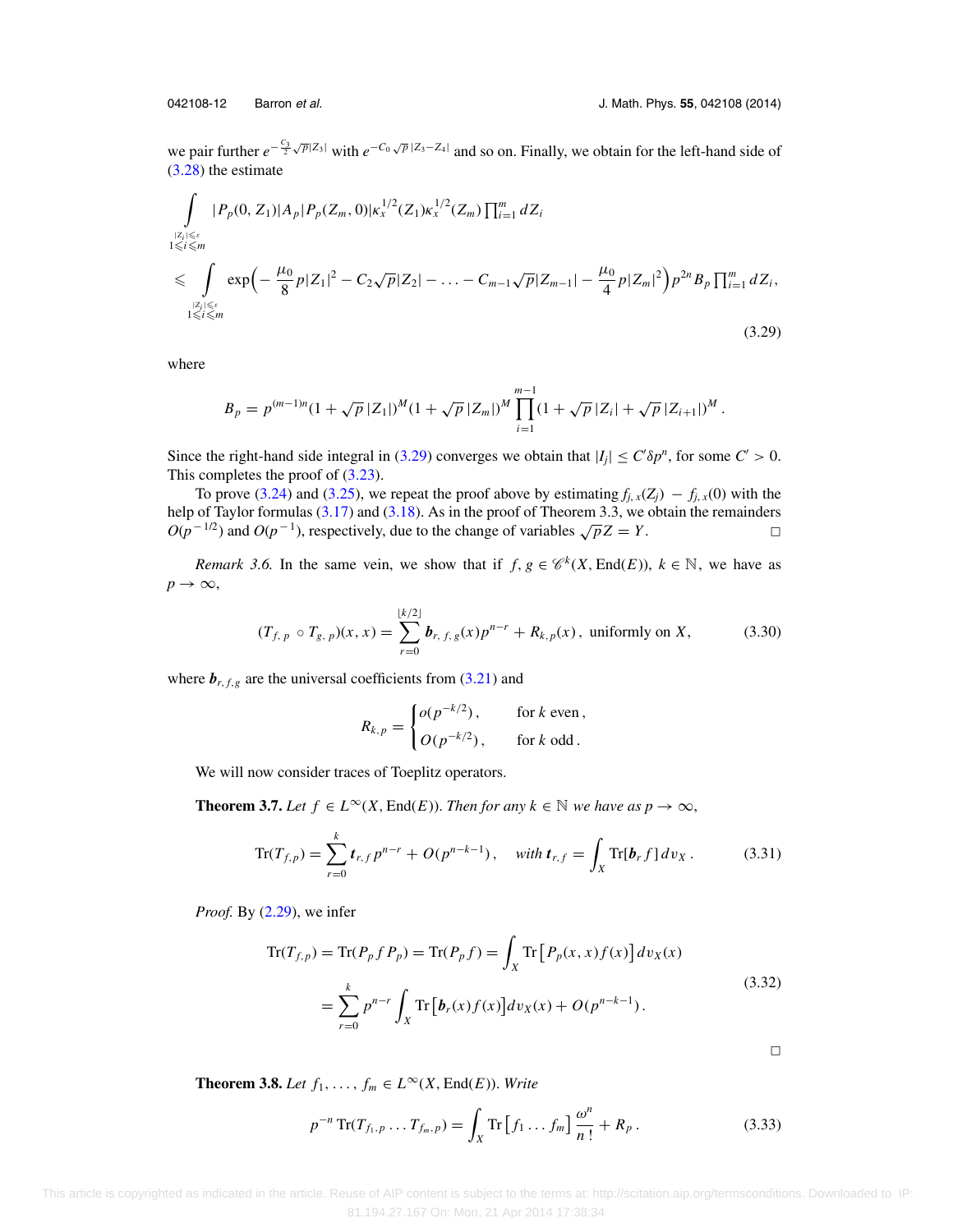<span id="page-12-0"></span>042108-13 Barron et al. J. Math. Phys. **55**, 042108 (2014)

 $\Box$ 

*Then as p*  $\rightarrow \infty$ ,

$$
R_p = \begin{cases} o(1), & \text{uniformly on } f_i \in \mathcal{A}_{\infty}^0, \\ O(p^{-1/2}), & \text{uniformly on } f_i \in \mathcal{A}_{\infty}^1, \\ O(p^{-1}), & \text{uniformly on } f_i \in \mathcal{A}_{\infty}^2. \end{cases} \tag{3.34}
$$

*Proof.* We have

$$
\text{Tr}(T_{f_1,p}\ldots T_{f_m,p})=\int_X \text{Tr}(T_{f_1,p}\ldots T_{f_m,p})(x,x)\,dv_X\,,
$$

and we apply Theorem 3.5 together with the dominated convergence theorem.

When  $(X, J, \omega)$  is a compact Kähler manifold,  $g^{TX}(\cdot, \cdot) = \omega(\cdot, J \cdot)$ ,  $E = \mathbb{C}$  with the trivial metric, and each  $f_i \in \mathscr{C}^{\infty}(X)$ , then [\(3.33\)](#page-11-0) appears in p. 292 in Ref. [3](#page-24-0) and Theorem [4](#page-24-0).2 in Ref. 4 with  $R_p = O(p^{-1})$ .

### **IV. EXPANSION OF A PRODUCT OF TOEPLITZ OPERATORS**

We consider in this section the expansion of the composition of two Toeplitz operators at the operator level. We recall first the situation for Toeplitz operators with smooth symbols. A *Toeplitz operator* is a sequence  $\{T_p\}=\{T_p\}_{p\in\mathbb{N}}$  of linear operators  $T_p: L^2(X, L^p \otimes E) \longrightarrow L^2(X, L^p \otimes E)$ with the properties:

- (i) For any  $p \in \mathbb{N}$ , we have  $T_p = P_p T_p P_p$ .
- (ii) There exist a sequence  $g_l \in \mathcal{C}^{\infty}(X, \text{End}(E))$  such that for all  $k \ge 0$  there exists  $C_k > 0$  such that for all  $p \in \mathbb{N}^*$ , we have

$$
\left\|T_p - P_p\left(\sum_{l=0}^k p^{-l} g_l\right) P_p\right\| \leqslant C_k \, p^{-k-1},\tag{4.1}
$$

where  $\|\cdot\|$  denotes the operator norm on the space of bounded operators.

We write symbolically

$$
T_p = P_p \left( \sum_{l=0}^{\infty} p^{-l} g_l \right) P_p + \mathcal{O}(p^{-\infty}). \tag{4.2}
$$

Let  $f, g \in \mathscr{C}^{\infty}(X, \text{End}(E))$ . By Theorem 1.1 in Ref. [16,](#page-24-0) the product of the Toeplitz operators  $T_{f,p}$  and  $T_{g,p}$  is a Toeplitz operator, more precisely, it admits the asymptotic expansion in the sense of (4.2)

$$
T_{f, p} \circ T_{g, p} = \sum_{r=0}^{\infty} p^{-r} T_{C_r(f, g), p} + \mathcal{O}(p^{-\infty}),
$$
\n(4.3)

where  $C_r$  are bidifferential operators with smooth coefficients of total degree 2r (cf. Lemma 4.6 and (4.80) in Ref. [16\)](#page-24-0). We have  $C_0(f, g) = fg$  and if  $f, g \in \mathscr{C}^{\infty}(X)$ ,

$$
C_1(f, g) - C_1(g, f) = \sqrt{-1} \{f, g\} \operatorname{Id}_E.
$$
 (4.4)

In the case of a Kähler manifold  $(X, \omega)$ , the operators  $C_0$ ,  $C_1$ ,  $C_2$  were calculated in Theorem 0.1 in Ref. [18.](#page-24-0)

We study now the expansion of the product of two Toeplitz operators with  $\mathscr{C}^k$  symbols.

**Theorem 4.1.** *Let*  $k \in \mathbb{N}$  *and*  $f, g \in \mathcal{C}^k(X, \text{End}(E))$ *. Then for*  $m \in \{0, \ldots, \lfloor k/2 \rfloor\}$ *, we have* 

$$
T_{f, p} \circ T_{g, p} = \sum_{r=0}^{m} p^{-r} T_{C_r(f, g), p} + R_{m, p}, \qquad (4.5)
$$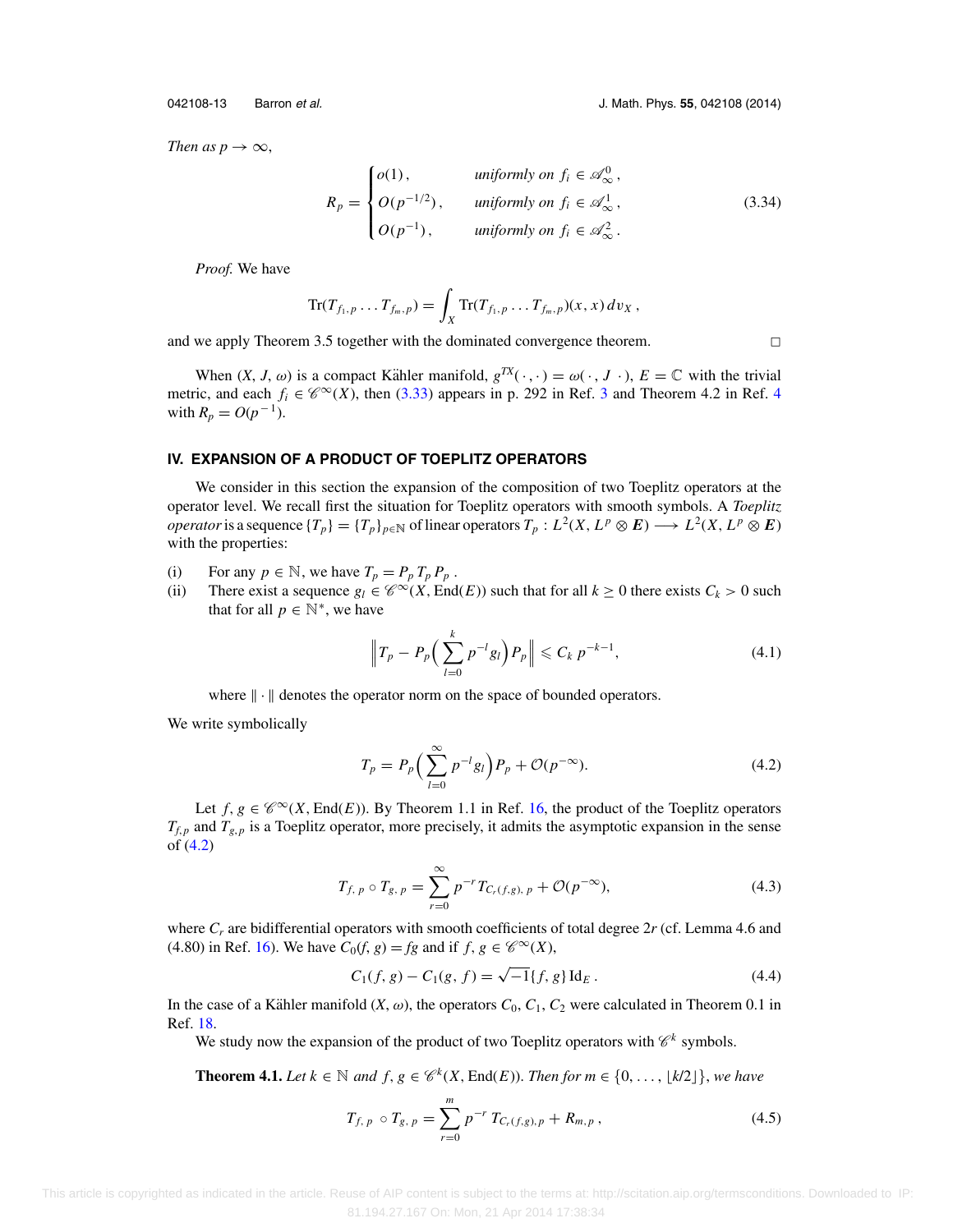<span id="page-13-0"></span>

*where Cr*(*f, g*) *are the universal coefficients from* [\(4.3\)](#page-12-0) *and Rm, p satisfies the following estimates:*

$$
R_{m,p} = \begin{cases} o(p^{-k/2}), & \text{for } m = \lfloor k/2 \rfloor, \\ O(p^{-m-1}), & \text{for } m < \lfloor k/2 \rfloor, \end{cases} \tag{4.6}
$$

*in the operator norm sense*.

In order to prove this theorem, we need to develop some machinery from Ref. [16](#page-24-0) concerning a criterion for a sequence of operators to be a (generalized) Toeplitz operator. For this purpose, we refine the condition from (vi) in Sec. [II.](#page-1-0)

Let  $\Theta_p : L^2(X, L^p \otimes E) \longrightarrow L^2(X, L^p \otimes E)$  be a sequence of continuous linear operators with smooth kernel  $\Theta_p(\cdot, \cdot)$  with respect to  $dv_X$ . Fix  $k \in \mathbb{N}$  and  $\varepsilon' \in ]0, a^X[$ . Let

$$
\big\{Q_{r,x_0}\in \text{End}(\boldsymbol{E})_{x_0}[Z,Z'] : 0\leqslant r\leqslant k, x_0\in X\big\}
$$

be a family of polynomials in *Z*, *Z'*, such that  $Q_{r, x_0}$  is of class  $\mathscr{C}^{k-r}$  with respect to the parameter  $x_0$  $\in$  *X*. We say that

$$
p^{-n}\Theta_{p,x_0}(Z,Z') \cong \sum_{r=0}^k (Q_{r,x_0}\mathscr{P}_{x_0})(\sqrt{p}Z,\sqrt{p}Z')p^{-r/2} + \mathcal{O}(p^{-\frac{k+1}{2}}), \qquad (4.7)
$$

on  $\{(Z, Z') \in TX \times_X TX : |Z|, |Z'| < \varepsilon'\}$  if there exist a decomposition [\(2.25\)](#page-5-0) and [\(2.26\)](#page-5-0) holds for  $m = m' = 0.$ 

We say that

$$
p^{-n}\Theta_{p,x_0}(Z,Z') \cong \sum_{r=0}^k (Q_{r,x_0}\mathscr{P}_{x_0})(\sqrt{p}Z,\sqrt{p}Z')p^{-r/2} + o(p^{-\frac{k}{2}}), \qquad (4.8)
$$

if there exist a decomposition [\(2.25\)](#page-5-0) where  $R_{p,k,x_0}$  satisfies the following estimate: for any  $\delta > 0$ , there exists  $\varepsilon > 0$ ,  $C_k > 0$ ,  $M > 0$  such that for all  $(Z, Z') \in TX \times_X TX$  with  $|Z|, |Z'| < \varepsilon$  and  $p \in \mathbb{N}^*$ ,

$$
\left|R_{p,k,x_0}(Z,Z')\right|_{\mathscr{C}^0(X)} \leq \delta p^{-k/2} (1+\sqrt{p}|Z|+\sqrt{p}|Z'|)^M e^{-C_0\sqrt{p}|Z-Z'|}.
$$
 (4.9)

We have the following analogue of Lemma 4.6 in Ref. [16.](#page-24-0)

*Lemma 4.2. Let*  $f \in \mathcal{C}^k(X, \text{End}(E))$ *. There exists a family* 

$$
\big\{Q_{r,x_0}(f)\in \mathrm{End}(\boldsymbol{E})_{x_0}[Z,Z'] : 0\leqslant r\leqslant k, x_0\in X\big\}
$$

*such that*

- *(a)*  $Q_{r, x_0}(f)$  *are polynomials with the same parity as r,*
- *(b)*  $Q_{r, x_0}(f)$  *is of class*  $\mathscr{C}^{k-r}$  *with respect to the parameter*  $x_0 \in X$ ,
- *(c) There exists*  $\varepsilon \in ]0, a^X/4[$ *such that for any*  $m \in \{0, 1, ..., k\}, x_0 \in X, Z, Z' \in T_{x_0}X, |Z|, |Z'|$ < ε/2, *we have*

$$
p^{-n}T_{f, p, x_0}(Z, Z') \cong \sum_{r=0}^{m} (Q_{r, x_0}(f) \mathscr{P}_{x_0})(\sqrt{p}Z, \sqrt{p}Z')p^{-\frac{r}{2}} + \mathcal{R}_{m, p}, \qquad (4.10)
$$

*where*

$$
\mathcal{R}_{m,p} = \begin{cases} \mathcal{O}(p^{-\frac{m+1}{2}}), & \text{if } m \leq k-1, \\ o(p^{-\frac{m}{2}}), & \text{if } m = k, \end{cases}
$$

*in the sense of* (4.7) and (4.8). *The coefficients*  $Q_{r, x_0}(f)$  *are expressed by* 

$$
Q_{r,x_0}(f) = \sum_{r_1+r_2+|\alpha|=r} \mathscr{K} \left[ J_{r_1,x_0} , \ \frac{\partial^{\alpha} f_{x_0}}{\partial Z^{\alpha}}(0) \frac{Z^{\alpha}}{\alpha!} J_{r_2,x_0} \right]. \tag{4.11}
$$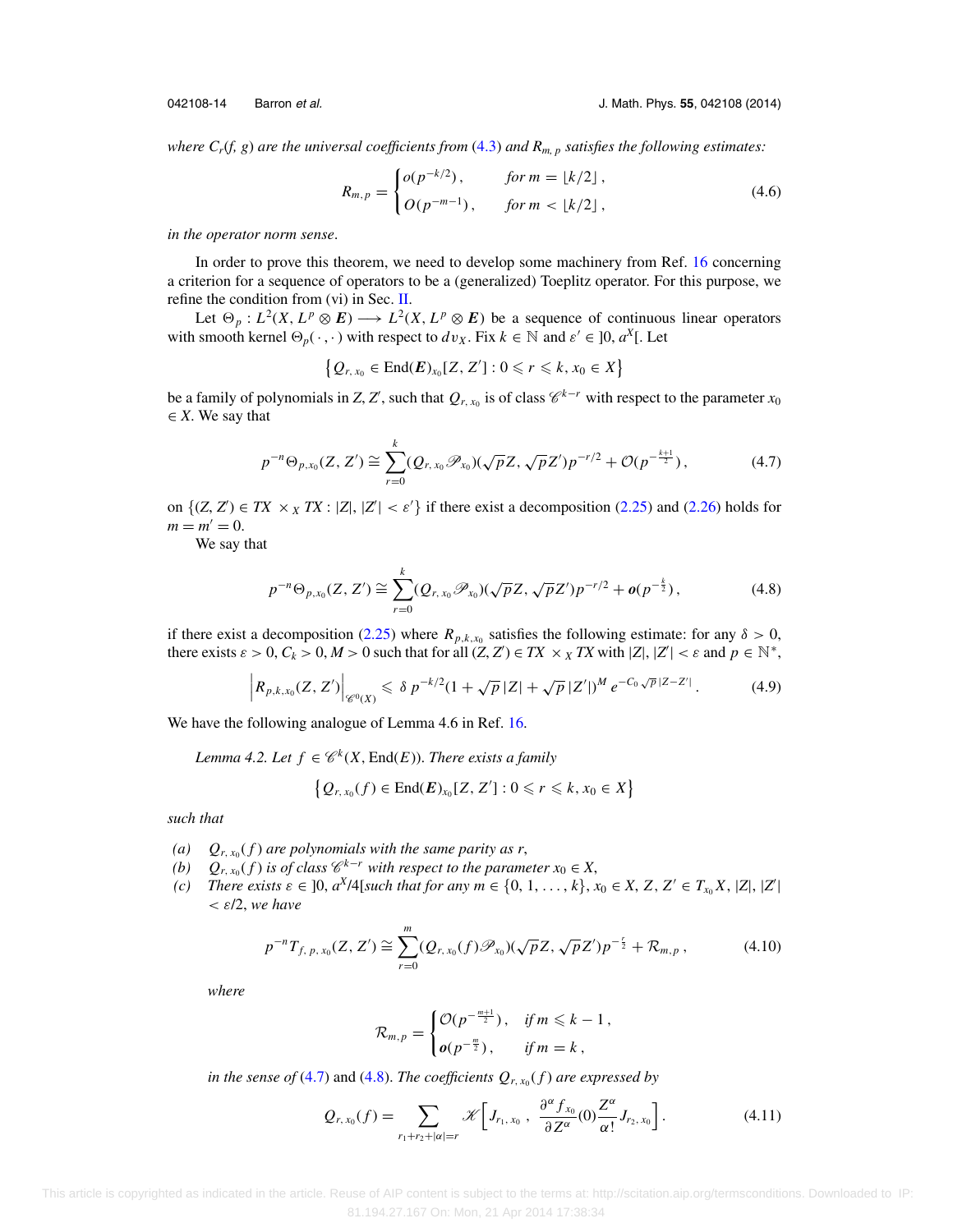<span id="page-14-0"></span>042108-15 Barron et al. J. Math. Phys. **55**, 042108 (2014)

*Especially*,

$$
Q_{0, x_0}(f) = f(x_0) I_{\mathbb{C} \otimes E}.
$$
\n(4.12)

*Proof.* We just have to modify the proof of Lemma 4.6 in Ref. [16](#page-24-0) in what concerns the Taylor formula for  $f_{x_0}$ 

$$
f_{x_0}(Z) = \sum_{|\alpha| \leqslant m} \frac{\partial^{\alpha} f_{x_0}}{\partial Z^{\alpha}}(0) \frac{Z^{\alpha}}{\alpha!} + \mathcal{R}_m(Z), \quad \mathcal{R}_m(Z) = \begin{cases} O(|Z|^{m+1}), & \text{if } m \leqslant k-1, \\ o(|Z|^m), & \text{if } m = k, \end{cases}
$$

thus

$$
f_{x_0}(Z) = \sum_{|\alpha| \leqslant m} p^{-|\alpha|/2} \frac{\partial^{\alpha} f_{x_0}}{\partial Z^{\alpha}}(0) \frac{(\sqrt{p}Z)^{\alpha}}{\alpha!} + \mathcal{R}_{m,p}(Z), \qquad (4.13)
$$

where

$$
\mathscr{R}_{m,p}(Z) = \begin{cases} p^{-\frac{m+1}{2}} O(|\sqrt{p}Z|^{m+1}), & \text{if } m \leq k-1, \\ o(p^{-\frac{m}{2}}) O(|\sqrt{p}Z|^m), & \text{if } m = k. \end{cases}
$$

The last line just means that there exists  $C > 0$  such that for any  $\delta > 0$ , there exists  $\varepsilon > 0$  such that for all  $|Z| \leq \varepsilon$  and all  $p \in \mathbb{N}$ , we have  $|\mathcal{R}_{m,p}(Z)| \leq C\delta p^{-\frac{m}{2}} |\sqrt{p}Z|$ *m*. □  $\Box$ 

*Lemma 4.3. Let*  $\mathcal{T}_p : L^2(X, L^p \otimes E) \longrightarrow L^2(X, L^p \otimes E)$  *be a sequence of continuous linear operators with smooth kernel*  $\mathcal{T}_p(\cdot, \cdot)$  *with respect to dv<sub>X</sub>*. Assume that in the sense of [\(4.8\)](#page-13-0),

$$
p^{-n}\mathcal{F}_{p,x_0}(0,Z')\cong o(1),\ p\longrightarrow\infty.
$$
 (4.14)

*Then there exists C > 0 such that for every*  $\delta$  > 0, *there exists p<sub>0</sub> such that for every p >*  $p_0$  *and*  $s \in L^2(X, L^p \otimes E)$  *we have* 

$$
\|\mathcal{T}_p s\|_{L^2} \leq C\delta \|s\|_{L^2}, \quad \|\mathcal{T}_p^* s\|_{L^2} \leq C\delta \|s\|_{L^2}.
$$
 (4.15)

*Proof.* By the Cauchy-Schwarz inequality, we have

$$
\|\mathcal{F}_p s\|_{L^2}^2 \leqslant \int_X \Big(\int_X |\mathcal{F}_p(x,y)| dv_X(y)\Big) \Big(\int_X |\mathcal{F}_p(x,y)| |s(y)|^2 dv_X(y)\Big) dv_X(x). \tag{4.16}
$$

We split then the inner integrals into integrals over  $B^X(x, \varepsilon')$  and  $X\setminus B^X(x, \varepsilon')$  and use the fact that the kernel of  $\mathcal{I}_p$  has the growth  $\mathcal{O}(p^{-\infty})$  outside the diagonal. By (4.14), there exists  $C' > 0$  such that for every  $\delta > 0$ , there exists  $p_0$  such that for every  $p > p_0$  and  $x \in X$ ,

$$
\int_{X} |\mathcal{T}_{p}(y,x)| dv_X(y) \leq \int_{B^X(y,\varepsilon')} C p^n \delta(1+\sqrt{p}d(y,x))^M e^{-C_0\sqrt{p}d(y,x)} dv_X(y) + O(p^{-\infty})
$$
\n
$$
= O(1)\delta + O(p^{-\infty}), \tag{4.17}
$$

$$
\int_X \big|\mathscr{T}_p(x,\,y)\big|dv_X(y)\leqslant C\delta\,.
$$

Combining  $(4.16)$  and  $(4.17)$  and Fubini's theorem, we obtain

$$
\|\mathcal{T}_p s\|_{L^2}^2 \leq C\delta \int_X \Big(\int_X |\mathcal{T}_p(x, y)| |s(y)|^2 dv_X(y)\Big) dv_X(x)
$$
  
=  $C\delta \int_X \Big(\int_X |\mathcal{T}_p(x, y)| dv_X(x)\Big) |s(y)|^2 dv_X(y)$   
 $\leq (C\delta)^2 \int_X |s(y)|^2 dv_X(y).$  (4.18)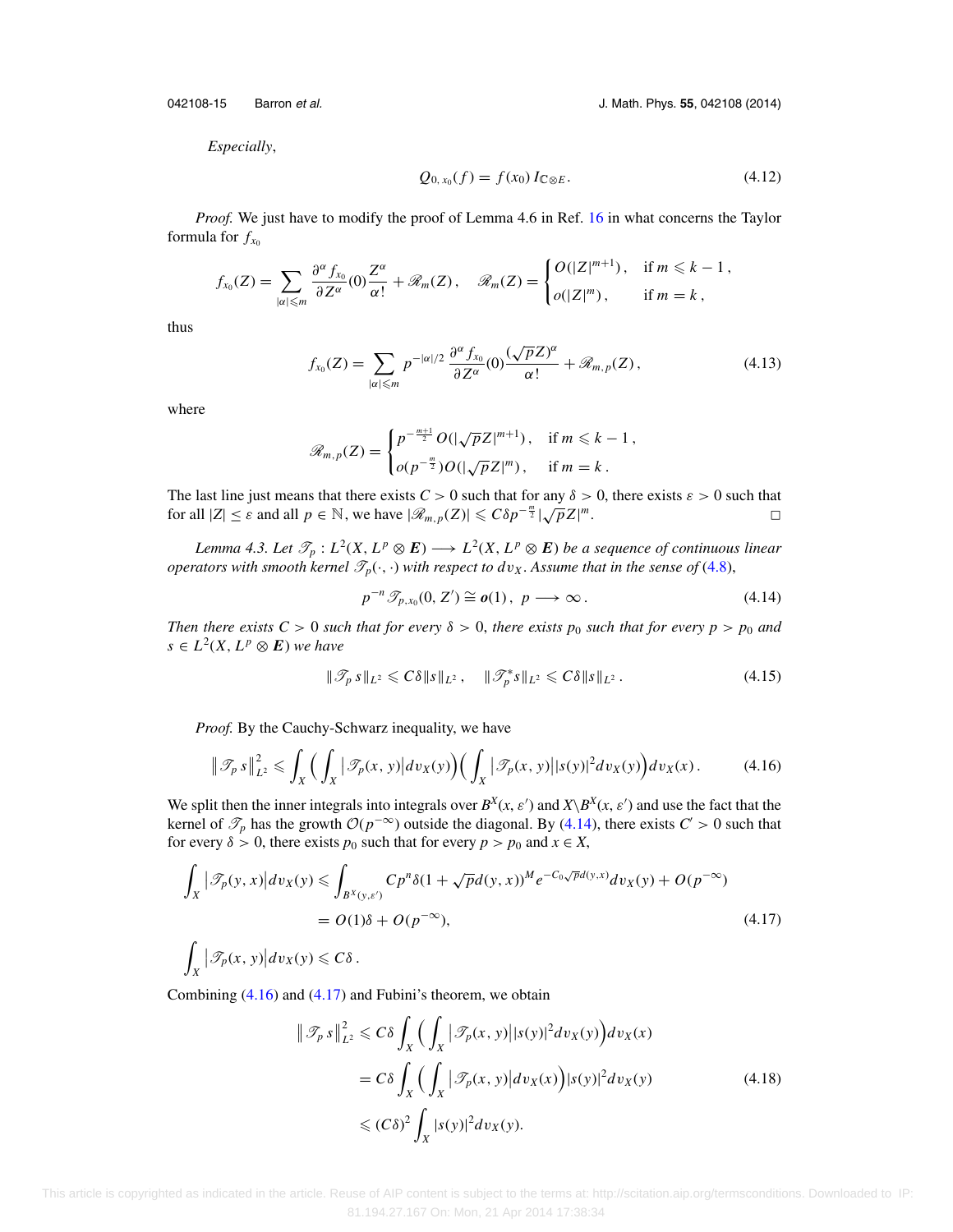<span id="page-15-0"></span>

This proves the first estimate of [\(4.15\)](#page-14-0). The second one follows by taking the adjoint. The proof of Lemma 4.3 is completed.  $\Box$ 

*Proof of Theorem 4.1.* First, it is obvious that  $P_p T_{f,p} T_{g,p} P_p = T_{f,p} T_{g,p}$ . Lemmas 3.1 and 4.2 imply that for  $Z, Z' \in T_{x_0}X, |Z|, |Z'| < \varepsilon/4$ 

$$
(T_{f, p} \circ T_{g, p})_{x_0}(Z, Z') = \int_{T_{x_0}X} T_{f, p, x_0}(Z, Z'') \rho\left(\frac{4|Z''|}{\varepsilon}\right) T_{g, p, x_0}(Z'', Z') \kappa_{x_0}(Z'') \, dv_{TX}(Z'') + \mathcal{O}(p^{-\infty}). \tag{4.19}
$$

**Case**  $k = 0$ . By (4.19), we deduce as in the proof of Lemma 4.2, that for  $Z, Z' \in T_{x_0}X, |Z|, |Z'|$  $\epsilon$  /4, we have

$$
p^{-n}(T_{f, p} \circ T_{g, p})_{x_0}(Z, Z') \cong (Q_{0, x_0}(f, g) \mathscr{P}_{x_0})(\sqrt{p} Z, \sqrt{p} Z') + o(1),
$$
 (4.20)

where

$$
Q_{0,x_0}(f,g) = \mathcal{K}[Q_{0,x_0}(f), Q_{0,x_0}(g)] = f(x_0)g(x_0).
$$
 (4.21)

We conclude by Lemma 4.3 that  $T_{f,p} \circ T_{g,p} - T_{fg,p} = o(1)$ , as  $p \to \infty$ .

**Case**  $k = 1$ . By (4.19) and the Taylor formula [\(4.13\)](#page-14-0) for  $m = k = 1$  we deduce as in the proof of Lemma 4.2 an estimate analogous to (4.20) with *o*(1) replaced by *o*(*p*−1/2), so we obtain  $T_{f,p} \circ T_{g,p} - T_{fg,p} = o(p^{-1/2}), \text{ as } p \to \infty.$ 

**Case**  $k \geq 2$ . We obtain now that for  $Z, Z' \in T_{x_0}X, |Z|, |Z'| < \varepsilon/4$  and for every *m*  $\in \{0, 1, \ldots, k\}$  we have

$$
p^{-n}(T_{f, p} \circ T_{g, p})_{x_0}(Z, Z') \cong \sum_{r=0}^{m} (Q_{r, x_0}(f, g) \mathscr{P}_{x_0})(\sqrt{p} Z, \sqrt{p} Z') p^{-\frac{r}{2}} + \mathcal{R}_{m, p},
$$
 (4.22)

where

$$
\mathcal{R}_{m,p} = \begin{cases} \mathcal{O}(p^{-\frac{m+1}{2}}), & \text{if } m \leq k-1, \\ o(p^{-\frac{m}{2}}), & \text{if } m = k, \end{cases}
$$

in the sense of  $(4.7)$  and  $(4.8)$ .

Note that for  $f, g \in \mathscr{C}^{\infty}(X, \text{End}(E))$ , by Lemma 4.2 and [\(4.3\)](#page-12-0), we know that

$$
\sum_{r=0}^{\lfloor l/2 \rfloor} Q_{l-2r}(C_r(f,g)) = Q_l(f,g). \tag{4.23}
$$

As *Cr* are bidifferential operators with smooth coefficients of total degree 2*r* defined in [\(4.3\)](#page-12-0), thus for  $f, g \in \mathcal{C}^k(X, \text{End}(E))$ , (4.23) still holds for  $l \leq k$ . Lemma 4.3 and (4.23) imply that Theorem 4.1 holds.  $\Box$ 

*Corollary 4.4. Let f, g*  $\in \mathcal{C}^k(X, \text{End}(E)), k \in \mathbb{N}$ . *Then as p*  $\to \infty$ *, in the operator norm sense, we have*

$$
T_{f, p} \circ T_{g, p} = T_{fg, p} + R_{0, p}, \ R_{0, p} = \begin{cases} o(1), & \text{for } k = 0, \\ o(p^{-1/2}), & \text{for } k = 1. \end{cases}
$$
 (4.24)

*If*  $k \geq 2$ *, then* 

$$
T_{f, p} \circ T_{g, p} = T_{fg, p} + p^{-1} T_{C_1(f, g), p} + R_p, \quad R_p = \begin{cases} o(p^{-1}), & \text{for } k = 2, \\ o(p^{-3/2}), & \text{for } k = 3, \\ O(p^{-2}), & \text{for } k = 4. \end{cases}
$$
(4.25)

By [\(4.4\)](#page-12-0) and (4.25), we get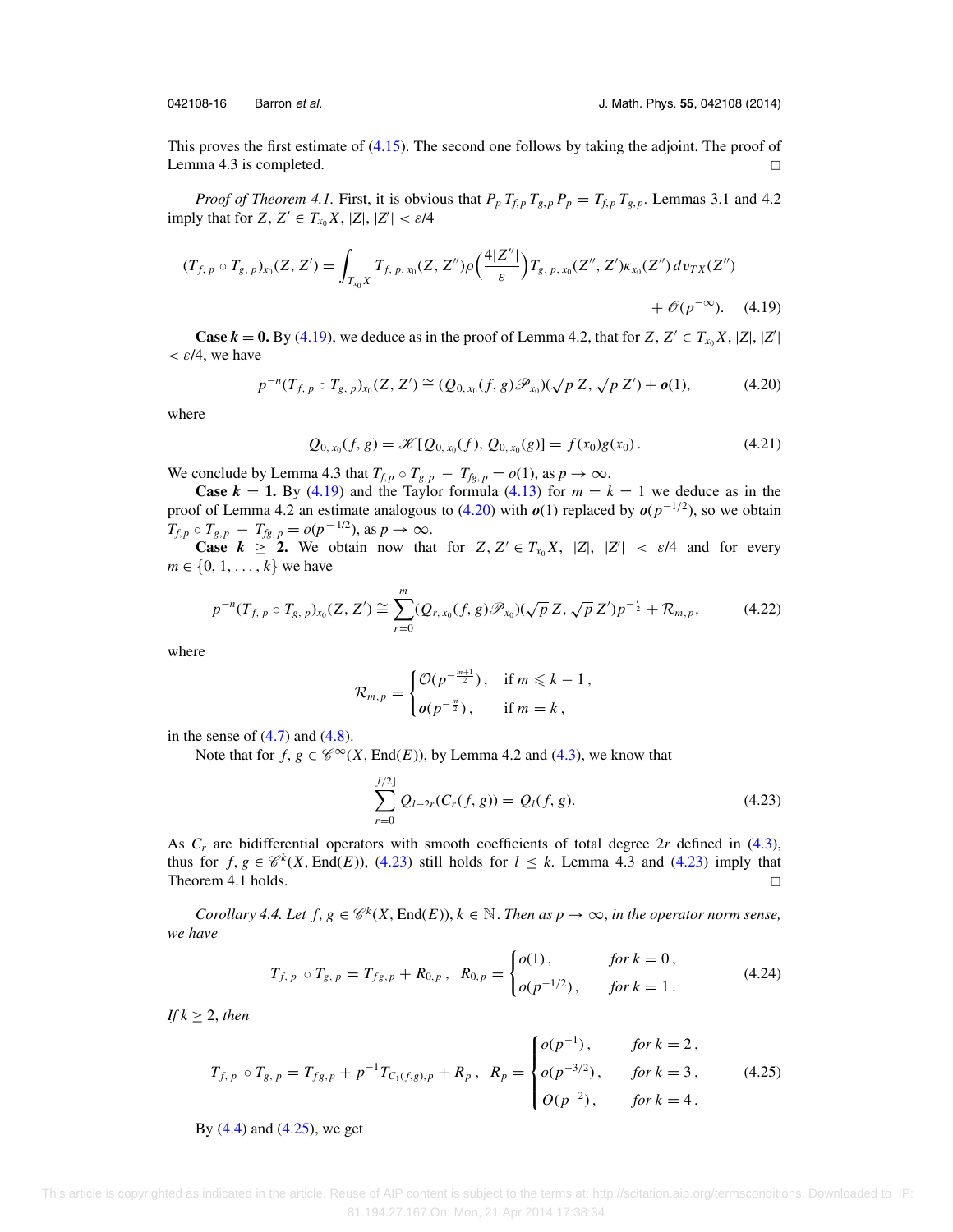<span id="page-16-0"></span>

*Corollary 4.5. Let f,*  $g \in \mathcal{C}^2(X)$ *. Then the commutator of the operators*  $T_{f,p}$ ,  $T_{g,p}$  *satisfies* 

$$
\left[T_{f, p}, T_{g, p}\right] = \frac{\sqrt{-1}}{p} T_{\{f, g\}, p} + R_p, \ p \to \infty, \tag{4.26}
$$

*where*  $\{\cdot,\cdot\}$  *is the Poisson bracket on*  $(X, 2\pi \omega)$  *and*  $R_p$  *satisfies the estimates from* [\(4.25\)](#page-15-0).

The Poisson bracket  $\{\cdot,\cdot\}$  on  $(X, 2\pi\omega)$  is defined as follows. For  $f, g \in \mathcal{C}^2(X)$ , let  $\xi_f$  be the Hamiltonian vector field generated by *f*, which is defined by  $2\pi i_{\xi_f}\omega = df$ . Then  $\{f, g\} := \xi_f dg$ .

#### **V. ASYMPTOTICS OF THE NORM OF TOEPLITZ OPERATORS**

For  $f \in L^{\infty}(X, \text{End}(E))$ , we denote the essential supremum of *f* by

$$
||f||_{\infty} = \operatorname{ess} \operatorname{sup}_{x \in X} |f(x)|_{\operatorname{End}(E)}.
$$

Note that the operator norm  $||T_{f,p}||$  of  $T_{f,p}$  satisfies

$$
||T_{f,p}|| \leq ||f||_{\infty}.
$$
\n(5.1)

**Theorem 5.1.** *Let*  $(X, \omega)$  *be a compact symplectic manifold and let*  $(L, h^L, \nabla^L) \rightarrow X$  *be a prequantum line bundle satisfying* [\(2.2\)](#page-2-0). *Let* (*E, h<sup>E</sup>,*  $\nabla$ *<sup>E</sup>)*  $\rightarrow$  *<i>X be a twisting Hermitian vector bundle. Let*  $f \in L^{\infty}(X, \text{End}(E))$  *and assume that there exists*  $x_0 \in X$  *such that*  $|| f ||_{\infty} = |f(x_0)|_{\text{End}(E)}$  *and* f *is continuous in*  $x_0$ *. Then the norm of*  $T_{f,p}$  *satisfies* 

$$
\lim_{p \to \infty} \|T_{f, p}\| = \|f\|_{\infty}.
$$
\n(5.2)

*Proof.* By hypothesis there exist  $x_0 \in X$  and  $u_0 \in E_{x_0}$ , with  $|u_0|_{h^E} = 1$ , such that  $|f(x_0)(u_0)|$  $=$   $||f||_{\infty}$ . Let us trivialize the bundles *L*, *E* in normal coordinates over a neighborhood *U* of *x*<sub>0</sub>, and let  $e<sub>L</sub>$  be the unit frame of  $L$  which trivialize  $L$ . In these normal coordinates, we take the parallel transport of  $u_0$  and obtain a nowhere vanishing section  $e_E$  of *E* over *U*. Denote by  $f(x_0) \in \text{End}(E)|_U$ the endomorphism obtained by parallel transport of  $f(x_0) \in \text{End}(E_{x_0})$ .

Let  $\delta > 0$  be fixed. Since f is continuous, there exists  $\varepsilon > 0$  such that for all  $x \in B(x_0, 2\varepsilon)$ ,  $u \in B(x_0, 2\varepsilon)$  $E_x$ , with  $|u|_{h^E} = 1$ , we have

$$
|f(x)u - f(x_0)u| \leq \delta. \tag{5.3}
$$

Since  $x_0$  is fixed let us denote for simplicity  $a_i = a_i(x_0)$  and set

$$
|Z|_a := \frac{1}{2} \left( \sum_{i=1}^n a_i |z_i|^2 \right)^{\frac{1}{2}},
$$
  
\n
$$
\rho \in \mathscr{C}^{\infty}(X), \text{ supp } \rho \subset B(x_0, \varepsilon), \ \rho = 1 \text{ on } B(x_0, \varepsilon/2).
$$

Define sections

$$
S^{p} = S_{x_{0}, u_{0}}^{p} = p^{\frac{n}{2}} \sqrt{\det_{\mathbb{C}} |\mathbf{J}_{x_{0}}|} P_{p} (\rho e^{-p|Z|_{a}^{2}} e_{L}^{\otimes p} \otimes e_{E}) \in \text{Ker}(D_{p}). \tag{5.4}
$$

Our goal is to prove the following.

*Proposition 5.2. There exists* 
$$
C > 0
$$
 *(independent of*  $\delta$ *) such that for*  $p \gg 1$ *,*

$$
\|T_{f,p}S^p - \rho f(x_0)S^p\|_{L^2} \leq C\delta \|S^p\|_{L^2}.
$$
\n(5.5)

*Moreover, for*  $p \rightarrow \infty$ ,

$$
\|\rho f(x_0)S^p\|_{L^2} = \|f\|_{\infty} + O(p^{-\frac{1}{2}}). \tag{5.6}
$$

We start by showing that *Sp* are *peak sections*, i.e., satisfies the properties in Lemma 5.3 below.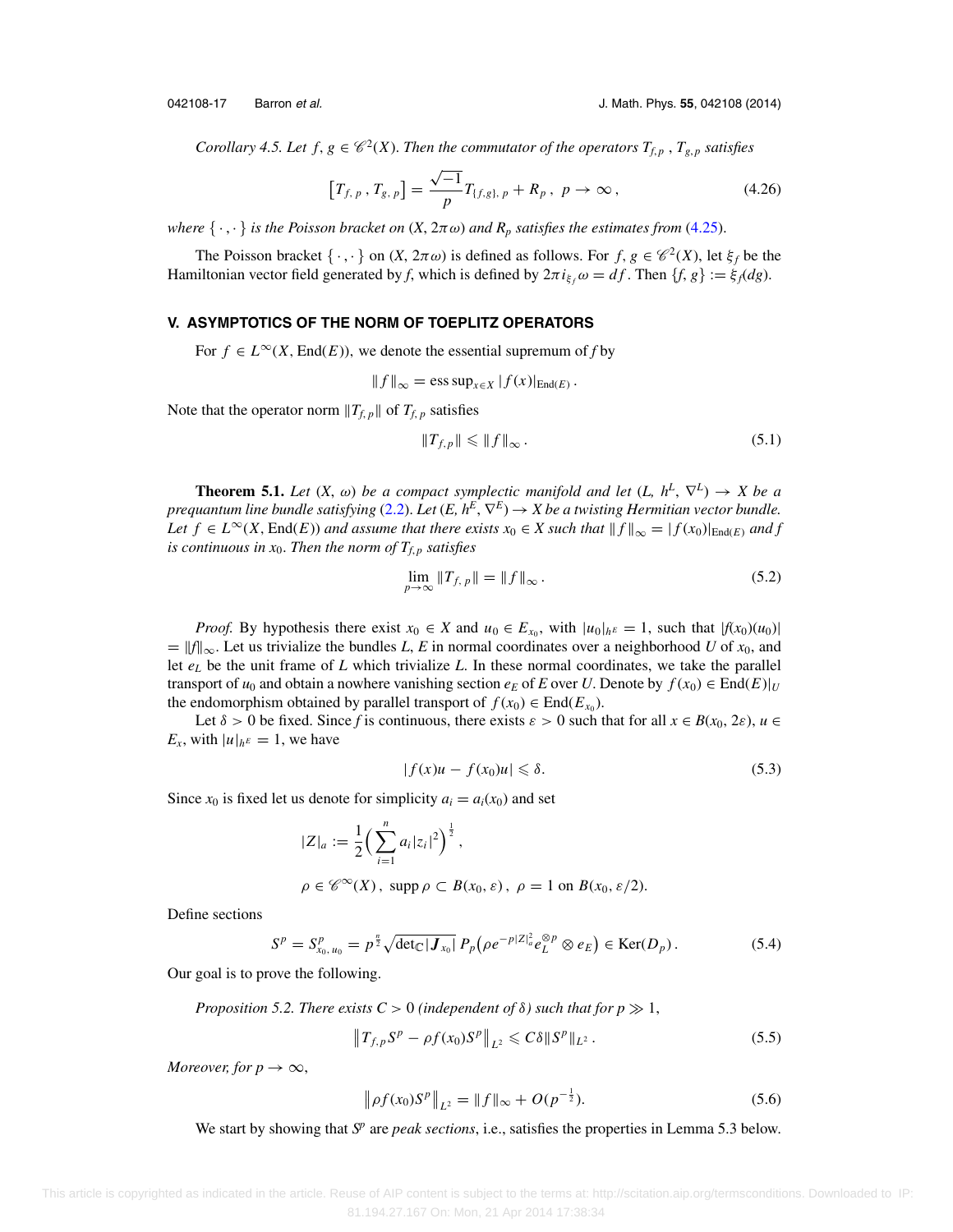<span id="page-17-0"></span>*Lemma 5.3. The following expansions hold as*  $p \rightarrow \infty$ :

$$
S^{p}(Z) = p^{\frac{n}{2}} \sqrt{\det_{\mathbb{C}} |\mathbf{J}_{x_{0}}|} e^{-p|Z|_{a}^{2}} \left( 1 + \sum_{r=1}^{k} Q_{r}(\sqrt{p} Z) p^{-\frac{r}{2}} \right) u_{0}
$$
  
+  $O \left( p^{\frac{n-k-1}{2}} e^{-C_{0} \sqrt{p} |Z|} \left( 1 + \sqrt{p} |Z| \right)^{2M} \right) + O(p^{-\infty}), \quad Z \in B(0, \varepsilon/2)$  (5.7)

*for some constants*  $C_0$ ,  $M > 0$  *and polynomials*  $Q_r$  *with values in* End( $E_{x_0}$ ),

$$
Sp = O(p-\infty), uniformly on any compact set K such that x0 \notin K,
$$
 (5.8)

$$
||Sp||L22 = \int_X |Sp|2 dv_X = 1 + O(p-1). \qquad (5.9)
$$

*Proof.* By [\(5.4\)](#page-16-0), we have for  $x \in X$ ,

$$
S^{p}(x) = p^{\frac{n}{2}} \sqrt{\det_{\mathbb{C}} |J_{x_{0}}|} \int_{B(x_{0}, \varepsilon)} P_{p}(x, x') (\rho e^{-p|Z|_{a}^{2}} e_{L}^{\otimes p} \otimes e_{E})(x') dv_{X}(x'). \qquad (5.10)
$$

We deduce from [\(2.15\)](#page-4-0) that for  $p \to \infty$ ,

$$
S^{p}(x) = O(p^{-\infty}), \text{ uniformly on } X \setminus B(x_0, 2\varepsilon). \tag{5.11}
$$

For  $Z \in B(0, 2\varepsilon)$ , by [\(2.19\)](#page-4-0) and (5.10), we have

$$
S^{p}(Z) = p^{\frac{n}{2}} \sqrt{\det_{\mathbb{C}} |J_{x_0}|} \int_{B(0,\varepsilon)} P_{p,x_0}(Z, Z') \widetilde{\kappa}(Z') e^{-p|Z'|_{a}^{2}} u_0 dZ', \qquad (5.12)
$$

where we have denoted  $\widetilde{\kappa} = \rho \kappa_{x_0}$ . We wish to obtain an expansion of  $S^p$  in powers of p, so we apply Theorem 2.4. By  $(2.28)$  (see  $(2.25)$ ), we have

$$
P_{p,x_0}(Z,Z')\kappa_{x_0}^{\frac{1}{2}}(Z)\kappa_{x_0}^{\frac{1}{2}}(Z') = \sum_{r=0}^k (J_{r,x_0}\mathscr{P}_{x_0})(\sqrt{p}Z,\sqrt{p}Z')p^{n-\frac{r}{2}} + R_{p,k,x_0}(Z,Z') + O(p^{-\infty}).
$$
\n(5.13)

By [\(2.20\)](#page-4-0), we write the Taylor expansion of  $\varphi(Z, Z') = \kappa_{x_0}^{-\frac{1}{2}}(Z)\kappa_{x_0}^{-\frac{1}{2}}(Z')\widetilde{\kappa}(Z')$  in the form

$$
\varphi(Z, Z') = 1 + \sum_{1 < |\alpha| + |\beta| \leq k} \partial_Z^{\alpha} \partial_{Z'}^{\beta} \varphi(0, 0) \frac{Z^{\alpha}}{\alpha!} \frac{Z'^{\beta}}{\beta!} + O(|(Z, Z')|^{k+1})
$$
\n
$$
= 1 + \sum_{1 < |\alpha| + |\beta| \leq k} p^{-(|\alpha| + |\beta|)/2} \partial_Z^{\alpha} \partial_{Z'}^{\beta} \varphi(0, 0) \frac{(\sqrt{p}Z)^{\alpha}}{\alpha!} \frac{(\sqrt{p}Z'^{\beta}}{\beta!} + p^{-(k+1)/2} O(|\sqrt{p}(Z, Z')|^{k+1}) \tag{5.14}
$$

and multiply it with the right-hand side of (5.13). We obtain in this way an expansion in powers of *p*<sup>1/2</sup> of  $P_{p,x_0}(Z, Z')\widetilde{\kappa}(Z')$ 

$$
P_{p,x_0}(Z,Z')\widetilde{\kappa}(Z') = \sum_{r=0}^k (\widetilde{J}_{r,x_0} \mathscr{P}_{x_0}) (\sqrt{p}Z, \sqrt{p}Z') p^{n-\frac{r}{2}} + p^n \widetilde{R}_{p,k}(Z,Z'),\tag{5.15}
$$

for some polynomials  $\widetilde{J}_{r, x_0} \in \text{End}(\mathbf{E}_{x_0})[Z, Z'], \widetilde{J}_{0, x_0} = I_{\mathbb{C} \otimes E}$ , and a rest  $\widetilde{R}_{p,k}(Z, Z')$  satisfying appropriate estimates corresponding to [\(2.26\)](#page-5-0).

We apply now to  $P_{p,x_0}(Z, Z')$  the off-diagonal expansion (5.15) and integrate

$$
\int_{B(0,\varepsilon)} P_{p,x_0}(Z,Z') \widetilde{\kappa}(Z') e^{-p|Z'|_a^2} u_0 \, dZ' = \sum_{r=0}^k I_r p^{-\frac{r}{2}} + I'_k,\tag{5.16}
$$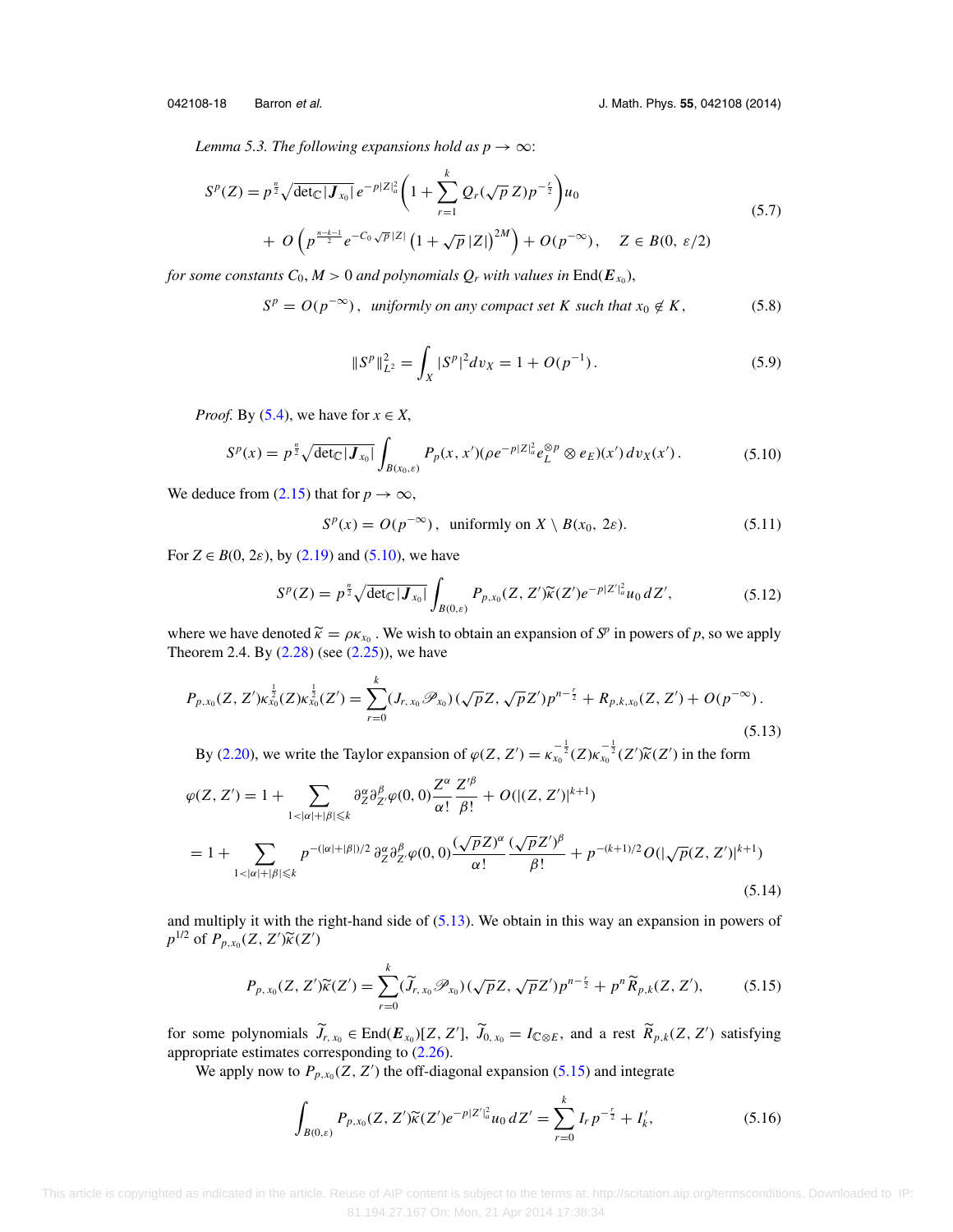<span id="page-18-0"></span>

where

$$
I_r = \int_{B(0,\varepsilon)} (\widetilde{J}_{r,x_0} \mathscr{P}_{x_0}) (\sqrt{p} Z, \sqrt{p} Z') p^n e^{-p|Z'|_a^2} u_0 dZ',
$$
  
\n
$$
I'_k = \int_{B(0,\varepsilon)} p^n \widetilde{R}_{p,k} (Z, Z') e^{-p|Z'|_a^2} u_0 dZ'.
$$
\n(5.17)

The norms  $Z \mapsto |Z|$  and  $Z \mapsto |Z|_a$  are equivalent so by the exponential decay of  $\mathscr{P}_{x_0}$  we have, as  $p \rightarrow \infty$ ,

$$
I_r = \int_{|Z|_a \leq 2\varepsilon} (\widetilde{J}_{r,x_0} \mathscr{P}_{x_0}) (\sqrt{p} Z, \sqrt{p} Z') p^n e^{-p|Z'|_a^2} u_0 dZ' + O(p^{-\infty}). \tag{5.18}
$$

We deal first with *I*<sub>0</sub>. Let  $|Z|_a \leq \varepsilon/2$ . Then by [\(2.22\)](#page-5-0),

$$
\int_{|Z'|_a \leqslant 2\varepsilon} \mathscr{P}_{x_0}(\sqrt{p}Z, \sqrt{p}Z')p^n e^{-p|Z'|_a^2} dZ' = \int_{\mathbb{C}^n} \mathscr{P}_{x_0}(\sqrt{p}Z, \sqrt{p}Z')p^n e^{-p|Z'|_a^2} dZ' + O(e^{-Cp}).
$$

By using  $\mathcal{P}_{x_0}$  is a projector operator, we get from [\(2.22\)](#page-5-0) and [\(2.23\)](#page-5-0),

$$
\int_{\mathbb{R}^{2n}} \mathscr{P}_{x_0}(\sqrt{p}Z, \sqrt{p}Z')p^n e^{-p|Z'|_a^2} dZ'
$$
\n
$$
= (\det_{\mathbb{C}}|\mathbf{J}_{x_0}|)^{-1} \int_{\mathbb{R}^{2n}} \mathscr{P}_{x_0}(\sqrt{p}Z, \sqrt{p}Z') \mathscr{P}_{x_0}(\sqrt{p}Z', 0) p^n dZ'
$$
\n
$$
= (\det_{\mathbb{C}}|\mathbf{J}_{x_0}|)^{-1} \mathscr{P}_{x_0}(\sqrt{p}Z, 0) = e^{-p|Z|_a^2},
$$
\n(5.19)

where the first and third equalities follow from  $(2.22)$  and the second from  $(2.23)$ . We obtain thus

$$
I_0 = \int_{|Z'|_a \leq 2\varepsilon} (\widetilde{J}_{0,x_0} \mathscr{P}_{x_0}) (\sqrt{p}Z, \sqrt{p}Z') p^n e^{-p|Z'|_a^2} u_0 dZ' + O(p^{-\infty})
$$
  
=  $e^{-p|Z|_a^2} e_E + O(p^{-\infty}).$  (5.20)

In a similar manner, we show that as  $p \to \infty$ ,

$$
I_r = e^{-p|Z|_a^2} Q_r(\sqrt{p}Z) e_E + O(p^{-\infty}).
$$
\n(5.21)

Taking into account the definition of  $\widetilde{R}_{p,k}(Z, Z')$ , [\(2.26\)](#page-5-0) and (5.17) we obtain in the same vein, as  $p \rightarrow \infty$ ,

$$
I'_{k} = O\left(p^{\frac{-k-1}{2}}e^{-C_0\sqrt{p}|Z|}\left(1+\sqrt{p}|Z|\right)^{2M}\right) + O(p^{-\infty}).
$$
\n(5.22)

Combining  $(5.20)$ – $(5.22)$  we get  $(5.7)$ . From  $(5.11)$  and  $(5.7)$ , we deduce immediately  $(5.8)$ . Note that by  $(2.19)$ ,  $(5.8)$ , we get

$$
||Sp||L22 = \int_X |Sp(x)|2 dv_X(x) = \int_{B(0, 2\varepsilon)} |Sp(Z)|2 \kappa_{x_0}(Z) dZ + O(p^{-\infty}).
$$
 (5.23)

By  $(2.20)$  we have

$$
\int_{B(0,2\varepsilon)} p^n e^{-2p|Z|_a^2} \kappa_{x_0}(Z) dZ = \int_{B(0,2\varepsilon\sqrt{p})} e^{-2p|Z|_a^2} \kappa_{x_0}(Z/\sqrt{p}) dZ
$$
\n
$$
= \int_{\mathbb{R}^{2n}} e^{-\sum_{j=1}^n \frac{1}{2}p a_j |Z_j|^2} dZ + O(p^{-1}) = \prod_{j=1}^n \frac{2\pi}{a_j} + O(p^{-1}).
$$
\n(5.24)

Further

$$
\int_{\mathbb{R}^{2n}} \left| p^{\frac{n}{2}} e^{-p|Z|_a^2} Q_r(\sqrt{p}Z) \right|^2 dZ < \infty ,\qquad (5.25)
$$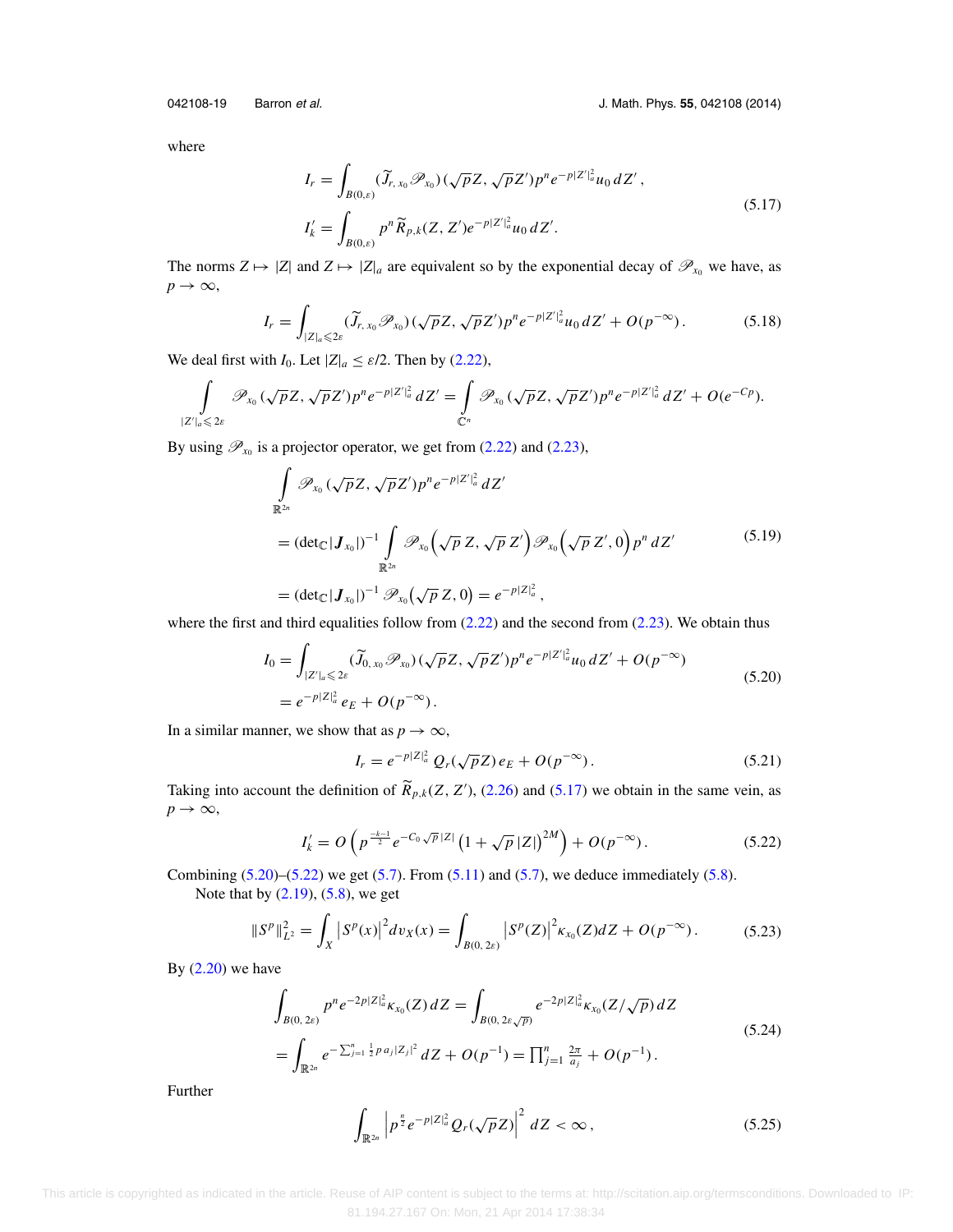<span id="page-19-0"></span>042108-20 Barron et al. J. Math. Phys. **55**, 042108 (2014)

and

$$
\int_{B(0,2\varepsilon)} \left| p^{\frac{n-k-1}{2}} e^{-C_0 \sqrt{p}|Z|} \left( 1 + \sqrt{p} |Z| \right)^{2M} \right|^2 dZ = O(p^{-k-1}). \tag{5.26}
$$

From  $(5.7)$ – $(5.25)$  we obtain  $(5.9)$ . The proof of Lemma 5.3 is completed.

*Lemma 5.4. We have as*  $p \rightarrow \infty$ 

$$
T_{f,p}S^{p} = O(p^{-\infty}) \text{ uniformly on } X \setminus B(x_0, 2\varepsilon). \tag{5.27}
$$

*Proof.* Due to Lemma 3.1 and [\(5.8\)](#page-17-0), as  $p \to \infty$ , we have

$$
T_{f,p}S^{p}(x) = \int_{B(x_0,\varepsilon)} T_{f,\,p}(x,x')S^{p}(x')\,dv_{X}(x') + O(p^{-\infty})
$$
\n
$$
= O(p^{-\infty}),
$$
\n(5.28)

uniformly for  $x \in X \backslash B(x_0, 2\varepsilon)$ .

*Lemma 5.5. As*  $p \rightarrow \infty$ , *we have* 

$$
\int_{X \setminus B(x_0, 2\varepsilon)} \left| T_{f, p} S^p - \rho f(x_0) S^p \right|^2 dv_X = O(p^{-\infty}). \tag{5.29}
$$

*Proof.* This follows immediately from  $(5.8)$  and Lemma 5.4.

 $\Box$ 

 $\hfill \square$ 

 $\Box$ 

*Lemma 5.6. For*  $p \gg 1$ *, we have* 

$$
\int_{B(x_0,2\varepsilon)} \left| T_{f,p} S^p - \rho f(x_0) S^p \right|^2 dv_X \leqslant C^2 \delta^2 \| S^p \|_{L^2}^2 \,. \tag{5.30}
$$

*Proof.* We have  $P_p S^p = S^p$ , since  $S^p \in \text{Ker}(D_p)$ . Thus,  $T_{f, p} S^p = P_p(f S^p)$ . Hence,

$$
(T_{f,p}S^{p})(x) = \int_{X} P_{p}(x, x') f(x') S^{p}(x') \, dv_{X}(x') \, .
$$

Let us split

$$
(T_{f,p}S^{p})(x) - (\rho f(x_0)S^{p})(x) = g_p(x) + h_p(x),
$$
\n(5.31)

where

$$
g_p(x) := \int_X P_p(x, x') [f(x') - \rho f(x_0)] S^p(x') dv_X(x'),
$$
  

$$
h_p(x) := \int_X P_p(x, x') \rho f(x_0) S^p(x') dv_X(x') - (\rho f(x_0) S^p)(x).
$$

Set

$$
R_{p,1,x_0}(Z,Z') := P_{p,x_0}(Z,Z')\kappa_{x_0}(Z') - p^n(J_0\mathscr{P}_{p,x_0})(\sqrt{p}Z,\sqrt{p}Z').
$$

By  $(2.26)$  we have

$$
\left|R_{p,1,x_0}(Z,Z')\right| \leqslant C \, p^{n-\frac{1}{2}} (1+\sqrt{p} \, |Z|+\sqrt{p} \, |Z'|)^M \, e^{-C_0 \sqrt{p} \, |Z-Z'|}+O(p^{-\infty}).\tag{5.32}
$$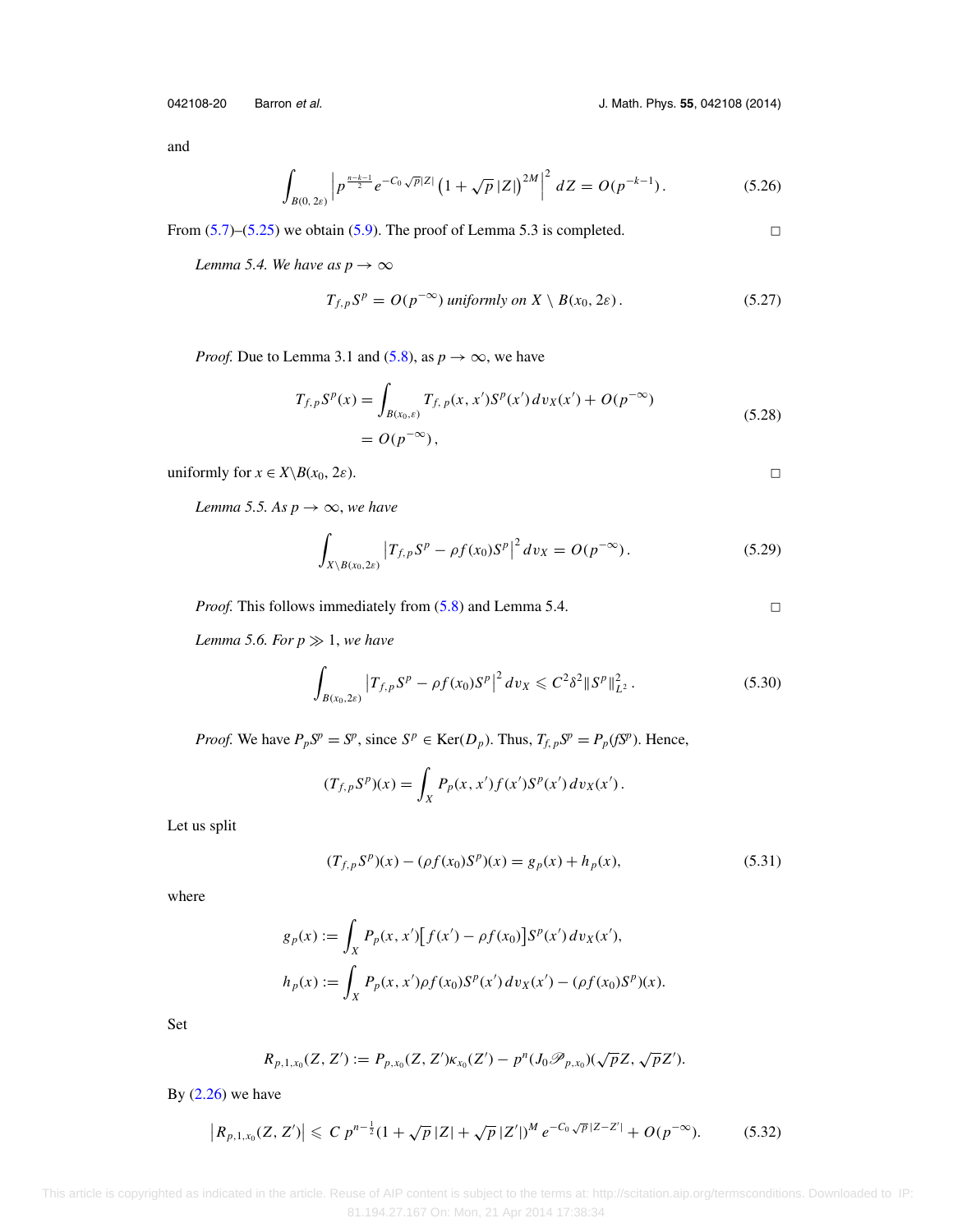Set

$$
I_{1,p}(Z) = \int_{B(0,2\varepsilon)} R_{p,1,x_0}(Z, Z') \rho f(x_0) S^p(Z') \kappa(Z') dZ',
$$
  
\n
$$
S_0^p = \sqrt{\det |\mathbf{J}_{x_0}|} p^{\frac{n}{2}} e^{-p|Z|_a^2} u_0,
$$
\n(5.33)

$$
I_{2,p}(Z) = \int_{B(0,2\varepsilon)} p^n(J_{0,x_0}\mathscr{P})(\sqrt{p}Z,\sqrt{p}Z')\rho f(x_0)(S^p - S_0^p)(Z')\,dZ'.
$$

We have

$$
h_p(Z) = I_{1,p}(Z) + I_{2,p}(Z) + \rho f(x_0) (S^p - S_0^p)(Z') + O(p^{-\infty}).
$$
\n(5.34)

Estimates  $(5.7)$  and  $(5.32)$  entail

$$
\left|I_{1,p}(Z)\right| \leqslant C \ p^{\frac{n-1}{2}} (1 + \sqrt{p} \, |Z|)^{2M} \ e^{-C_0 \sqrt{p} \, |Z|} + O(p^{-\infty}). \tag{5.35}
$$

By [\(5.7\)](#page-17-0),

$$
\left| I_{2,p}(Z) \right| \leqslant p^{\frac{n-1}{2}} \, e^{-C\sqrt{p}|Z|} \,. \tag{5.36}
$$

By [\(5.7\)](#page-17-0), [\(5.25\)](#page-18-0), (5.34)–(5.36), we obtain as  $p \to \infty$ ,

$$
\left(\int_{B(x_0,2\varepsilon)} |h_p(x)|^2 dv_X(x)\right)^{\frac{1}{2}} \leq \left(\int_{B(0,2\varepsilon)} |I_{1,p}(Z)|^2 dv_X(Z)\right)^{\frac{1}{2}} + O(p^{-\infty}) \n+ \left(\int_{B(0,2\varepsilon)} |I_{2,p}(Z)|^2 dv_X(Z)\right)^{\frac{1}{2}} + \left(\int_{B(0,2\varepsilon)} |pf(x_0)(S^p - S_0^p)(Z)|^2 dv_X(Z)\right)^{\frac{1}{2}} \tag{5.37}
$$
\n
$$
= O(p^{-\frac{1}{2}}).
$$

Moreover, for  $g_p$  from [\(5.31\)](#page-19-0), we get by [\(5.3\)](#page-16-0) that for  $Z \in T_{x_0}X$ ,  $|Z| \leq 2\varepsilon$  we have

$$
\big|g_p(Z)\big|\leqslant \delta \int_{B(0,4\varepsilon)}\widetilde{g}(Z,Z')\,dv_X(Z')+O(p^{-\infty}),
$$

where

$$
\widetilde{g}(Z, Z') = (p^n e^{-C\sqrt{p}|Z - Z'|}(1 + \sqrt{p}Z + \sqrt{p}Z')^M) p^{\frac{n}{2}} e^{-p|Z|_a^2} (1 + \sqrt{p}|Z'|)^{M'},
$$

hence

$$
\left|g_p(Z)\right| \leqslant C\delta\left(p^{\frac{n}{2}}e^{-C\sqrt{p}|Z|} + O(p^{-\infty})\right).
$$
 (5.38)

From  $(5.9)$  and  $(5.38)$ , we infer

$$
\int_{B(x_0, 2\varepsilon)} |g_p(x)|^2 \, dv_X(x) \leqslant C_1^2 \delta^2 \|S^p\|_{L^2}^2. \tag{5.39}
$$

Now [\(5.31\)](#page-19-0), (5.37), and (5.39) yield the desired estimate [\(5.30\)](#page-19-0).

Lemmas 5.5 and 5.6 yield [\(5.5\)](#page-16-0). By [\(2.20\)](#page-4-0), [\(5.7\)](#page-17-0), and (5.33), similar to [\(5.24\)](#page-18-0), we have for  $p \rightarrow \infty$ ,

$$
\|\rho f(x_0)S^p\|_{L^2}^2 = \int_{B(0,\varepsilon)} |f(x_0)\rho S^p(Z)|^2 \kappa(Z) dZ
$$
  
\n
$$
= \int_{B(0,\varepsilon/2)} |f(x_0)S_0^p(Z)|^2 dZ + O(p^{-1})
$$
  
\n
$$
= |f(x_0)u_0|^2 \int_{B(0,\varepsilon/2)} p^n \det_C |\mathbf{J}_{x_0}| e^{-2p|Z|_a^2} dZ + O(p^{-1})
$$
  
\n
$$
= ||f||_{\infty}^2 + O(p^{-1}).
$$
\n(5.40)

This completes the proof of Proposition 5.2.

 $\Box$ 

 $\Box$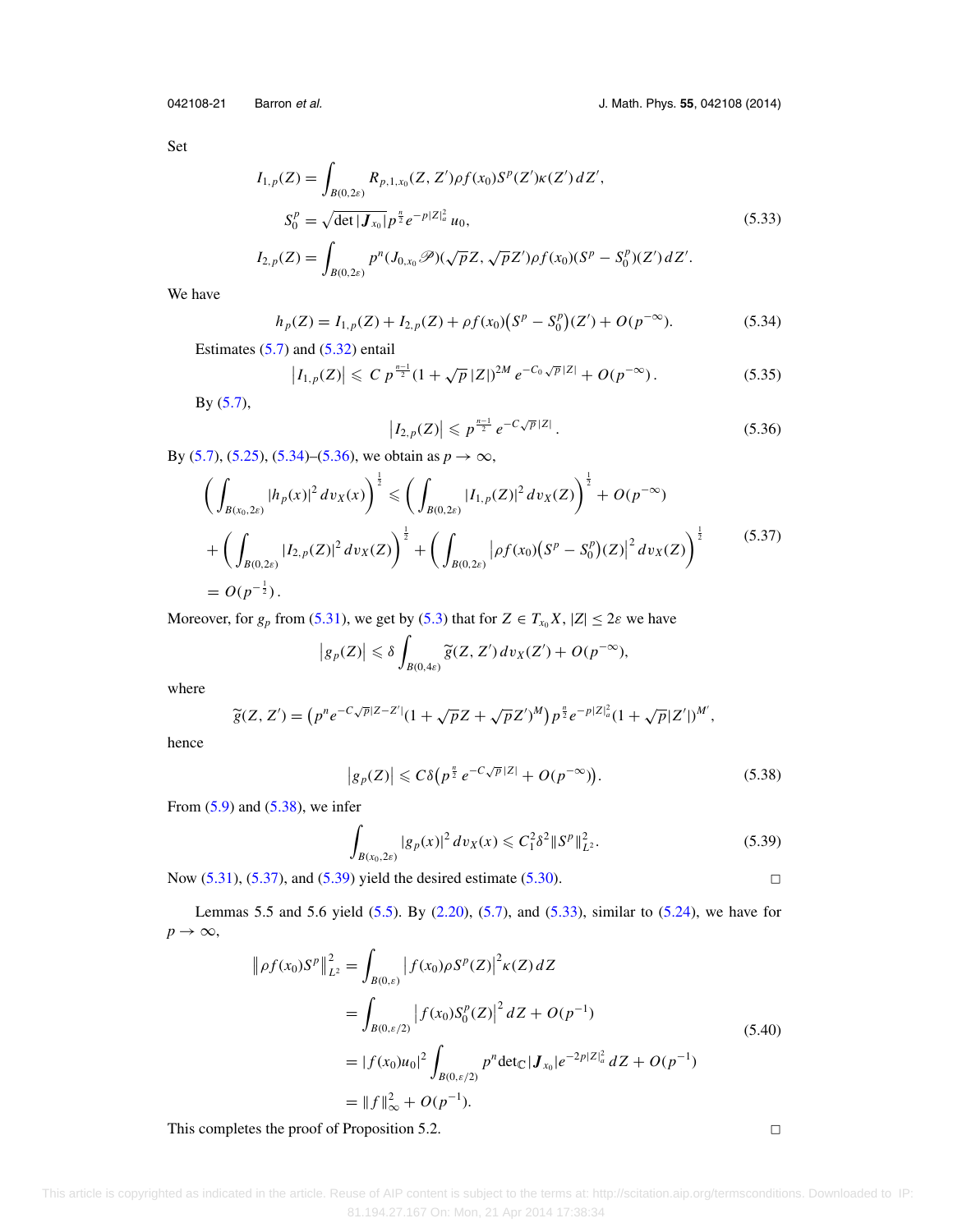<span id="page-21-0"></span>

*Remark 5.7.* If we improve the regularity of the section *f* in Theorem 5.1, the convergence speed in [\(5.2\)](#page-16-0) improves accordingly (by improving Lemma 5.6):

(a) If  $f \in \mathcal{C}^1(X, \text{End}(E))$ , then there exists  $C > 0$  such that

$$
||f||_{\infty} - \frac{C}{\sqrt{p}} \leq ||T_{f,p}|| \leq ||f||_{\infty}.
$$

The estimate does not improve even if *f* is a function.

(b) Assume that in Theorem 5.1,  $(X, J, \omega)$  is Kähler,  $(L, h^L, \nabla^L) \rightarrow X$  is a prequantum holomorphic line bundle (where  $\nabla^L$  is the Chern connection) satisfying [\(2.2\)](#page-2-0) and (*E*,  $h^E$ ,  $\nabla^E$ )  $\rightarrow X$ is a holomorphic Hermitian vector bundle with the Chern connection  $\nabla^E$ . The Kähler assumption implies that  $J_1(Z, Z') = 0$  (cf. (4.1.102) in Ref. [15\)](#page-24-0). Using [\(2.20\)](#page-4-0) and

$$
\int_{\mathbb{C}^n} e^{-\frac{\pi}{2}p|Z|^2} Z_j dZ = 0,
$$

we deduce that for  $f \in \mathcal{C}^2(X, \text{End}(E))$  there exists  $C > 0$  such that

$$
||f||_{\infty} - \frac{C}{p} \leq ||T_{f,p}|| \leq ||f||_{\infty}.
$$

For  $f \in \mathcal{C}^1(X, \text{End}(E))$ , we have the same estimate as in (a), which cannot be improved.

*Remark 5.8.* Theorem 5.1 holds also for large classes of non-compact manifolds, see Sec. 7.5 in Ref. [15,](#page-24-0) Sec. 5 in Ref. [16,](#page-24-0) and Sec. 2.8 in Ref. [17.](#page-24-0)

### **VI. HOW FAR IS <sup>T</sup>f, <sup>p</sup> FROM BEING SELF-ADJOINT OR MULTIPLICATION OPERATOR**

In this section, we continue to work in the setting of Sec. [II A.](#page-2-0) Let  $(X, \omega)$  be a 2*n*-dimensional connected compact symplectic manifold, and  $(L, h^L, \nabla^L) \rightarrow X$  be a prequantum line bundle satisfying [\(2.2\)](#page-2-0). We assume in the following that the vector bundle *E* is trivial of rank one ( $E = \mathbb{C}$ ). To avoid lengthy formulas, let us denote

$$
\mathcal{H}_p = \ker(D_p). \tag{6.1}
$$

Let  $\mathcal{C}^0(X)$  denote the space of continuous complex-valued functions on *X*. We shall denote by  $\mathcal{C}^0(X,\mathbb{R})$  the space of continuous real-valued functions on *X*. For  $f, g \in \mathcal{C}^0(X)$  set

$$
\langle f, g \rangle = \int_X f(x) \overline{g(x)} \, \frac{\omega^n}{n!} \,. \tag{6.2}
$$

Let  $L^2(X)$  be the completion of  $\mathcal{C}^0(X)$  with respect to the norm  $|| f || = \sqrt{\langle f, f \rangle}$  and let  $L^2(X, \mathbb{R})$ be the subspace of  $L^2(X)$  that consists of (equivalence classes of) real-valued functions. By a slight abuse of notation, we denote by  $\mathbb{C} \subset \mathcal{C}^0(X)$  the one-dimensional subspace of  $\mathcal{C}^0(X)$  that consists of constant functions. Note:  $L^2(X, \mathbb{R})$  and  $\mathbb{C}$  are closed subspaces of  $L^2(X)$ . For  $f \in L^2(X)$  the orthogonal projection of *f* onto  $\mathbb C$  (with respect to the inner product  $\langle \cdot, \cdot \rangle$ ) is the constant function

$$
\oint_X f \frac{\omega^n}{n!} := \frac{\langle f, 1 \rangle}{\langle 1, 1 \rangle} = \frac{1}{\text{vol}(X)} \int_X f \frac{\omega^n}{n!} \quad \text{with } \text{vol}(X) = \int_X \frac{\omega^n}{n!},\tag{6.3}
$$

and the orthogonal projection of *f* onto  $L^2(X, \mathbb{R})$  (with respect to the inner product  $\text{Re}\langle \cdot, \cdot \rangle$ ) is  $\text{Re}(f)$ .

Denote by  $(\cdot, \cdot)_{HS}$  the Hilbert-Schmidt inner product on End( $\mathcal{H}_p$ ): for  $A, B \in \text{End}(\mathcal{H}_p)$ 

$$
(A, B)_{HS} = \text{Tr}(AB^*),
$$

where  $B^*$  is the adjoint of *B*. Note that the operator norm does not exceed the Hilbert-Schmidt norm. The inner product on the underlying real vector space  $\text{End}_{\mathbb{R}}(\mathcal{H}_p)$  is given by

$$
(A, B)_{\mathbb{R}} = \text{Re Tr}(AB^*).
$$

Denote by Herm( $\mathcal{H}_p$ ) the subspace of End<sub>R</sub>( $\mathcal{H}_p$ ) that consists of self-adjoint (Hermitian) operators. Denote by  $\mathrm{CId}_{\mathcal{H}_p}$  the subspace of End( $\mathcal{H}_p$ ) that consists of constant multiples of the identity operator.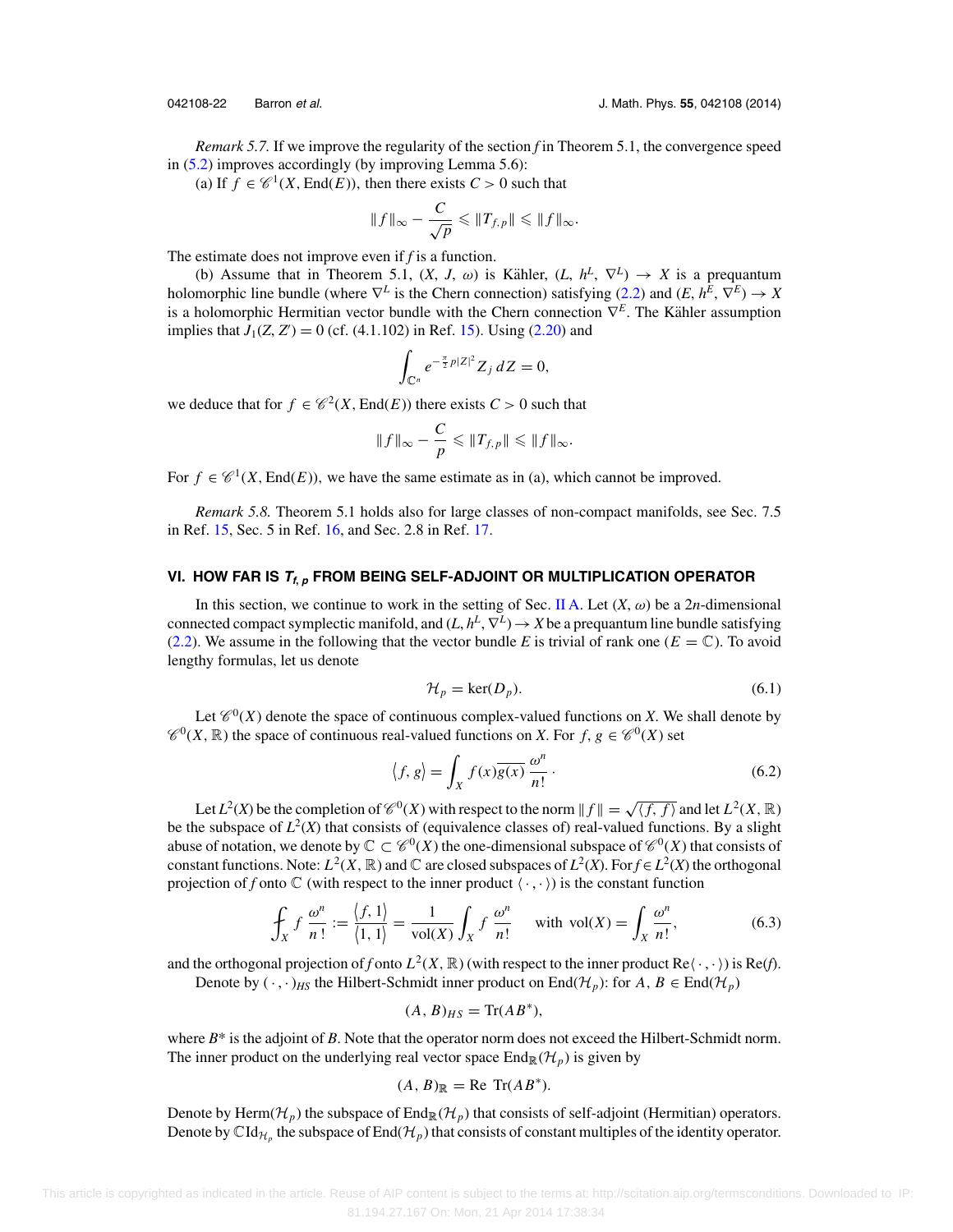<span id="page-22-0"></span>

We shall use dist( $v, V$ ) to denote the distance between an element v of a normed vector space and a closed subspace *V*. For example, for  $f \in L^2(X)$ 

$$
\operatorname{dist}(f, \mathbb{C})^2 = \int_X |f|^2 \, \frac{\omega^n}{n!} - \frac{1}{\operatorname{vol}(X)} \left| \int_X f \, \frac{\omega^n}{n!} \right|^2. \tag{6.4}
$$

It is clear that for any  $f \in L^{\infty}(X)$  we have

$$
T_{f,p}^* = T_{\overline{f},p} \,, \tag{6.5}
$$

hence for  $f \in L^{\infty}(X, \mathbb{R})$  the operator  $T_{f, p}$  is self-adjoint. We denote  $M_f$  the pointwise multiplication by *f*. On the other hand, if  $f \in L^{\infty}(X)$  is constant, then  $T_{f, p} = M_f$ .

Theorem 6.1, stated below, addresses, informally speaking, the following issues: given *f* ∈  $\mathscr{C}^0(X),$ 

(1) how far *f* is from being real-valued should be related to how far  $T_{f, p}$  is from being self-adjoint  $(in End_{\mathbb{R}}(\mathcal{H}_p)),$ 

(2) how far *f* is from being constant should be related to how far  $T_{f, p}$  is from being a constant multiple of the identity operator (in End $(\mathcal{H}_p)$ ).

**Theorem 6.1.** *Let*  $f \in L^\infty(X)$ . *Write* 

$$
p^{-n} \left[ \text{ dist}(T_{f,p}, \text{Herm}(\mathcal{H}_p)) \right]^2 = \left[ \text{ dist}(f, L^2(X, \mathbb{R})) \right]^2 + R_{1,p},
$$
  
\n
$$
p^{-n} \left[ \text{ dist}(T_{f,p}, \mathbb{C} \text{Id}_{\mathcal{H}_p}) \right]^2 = \left[ \text{ dist}(f, \mathbb{C}) \right]^2 + R_{2,p}. \tag{6.6}
$$

*Then*  $R_{i, p}$ ,  $i = 1, 2$ , *satisfy as*  $p \rightarrow \infty$ 

$$
R_{i,p} = \begin{cases} o(1), & \text{uniformly on } f \in \mathcal{A}_{\infty}^0, \\ O(p^{-1/2}), & \text{uniformly on } f \in \mathcal{A}_{\infty}^1, \\ O(p^{-1}), & \text{uniformly on } f \in \mathcal{A}_{\infty}^2. \end{cases} \tag{6.7}
$$

*Proof.* We consider first the case  $i = 1$ . Let  $A \in End(\mathcal{H}_p)$ . The orthogonal projection of *A* onto Herm( $\mathcal{H}_p$ ) is  $\frac{1}{2}(A + A^*)$ . We have

$$
\begin{aligned} \left[ \text{ dist}(A, \text{Herm}(\mathcal{H}_p)) \right]^2 &= \left( \frac{1}{2} (A - A^*), \frac{1}{2} (A - A^*) \right)_{\mathbb{R}} = \frac{1}{4} \operatorname{Tr} \left[ (A - A^*) (A^* - A) \right] \\ &= \frac{1}{4} \left[ -\operatorname{Tr}(A^2) - \operatorname{Tr}((A^*)^2) + \operatorname{Tr}(AA^*) + \operatorname{Tr}(A^*A) \right]. \end{aligned} \tag{6.8}
$$

We apply the previous formula for  $A = T_{f,p}$  by using Theorem 3.8 and (6.5), we get as  $p \to \infty$ 

$$
p^{-n} \left[ \text{dist}(A, \text{Herm}(\mathcal{H}_p)) \right]^2 = \frac{1}{4} \int_X \left( -f^2 - \overline{f}^2 + 2f\overline{f} \right) \frac{\omega^n}{n!} + R_{1,p}
$$
  
= 
$$
\int_X \left| \text{Im}(f) \right|^2 \frac{\omega^n}{n!} + R_{1,p},
$$
 (6.9)

where  $R_{1,p}$  satisfies (6.7). This proves the assertion of the theorem for  $i = 1$ , since

$$
\left[\operatorname{dist}(f, L^2(X, \mathbb{R}))\right]^2 = \int_X \left|f - \operatorname{Re}(f)\right|^2 \frac{\omega^n}{n!}.\tag{6.10}
$$

We consider now the case  $i = 2$ . For  $A \in End(\mathcal{H}_p)$ , the orthogonal projection of A onto  $\mathbb{C} \mathrm{Id}_{\mathcal{H}_p}$  is  $\alpha \, \mathrm{Id}_{\mathcal{H}_p}$ , and  $\alpha = \frac{1}{\dim \mathcal{H}_p} \, \mathrm{Tr}(A).$  Therefore,

$$
\begin{aligned}\n\left[\,\text{dist}(A,\mathbb{C}\,\text{Id}_{\mathcal{H}_p})\right]^2 &= (A - \alpha \text{Id}_{\mathcal{H}_p}, A - \alpha \text{Id}_{\mathcal{H}_p}) = \text{Tr}\left[(A - \alpha \text{Id}_{\mathcal{H}_p})(A^* - \bar{\alpha} \text{Id}_{\mathcal{H}_p})\right] \\
&= \text{Tr}(AA^* - \alpha A^* - \bar{\alpha} A + \alpha \bar{\alpha} \text{Id}_{\mathcal{H}_p}) \\
&= \text{Tr}(AA^*) - \frac{1}{\dim \mathcal{H}_p} \text{Tr}(A) \text{Tr}(A^*),\n\end{aligned} \tag{6.11}
$$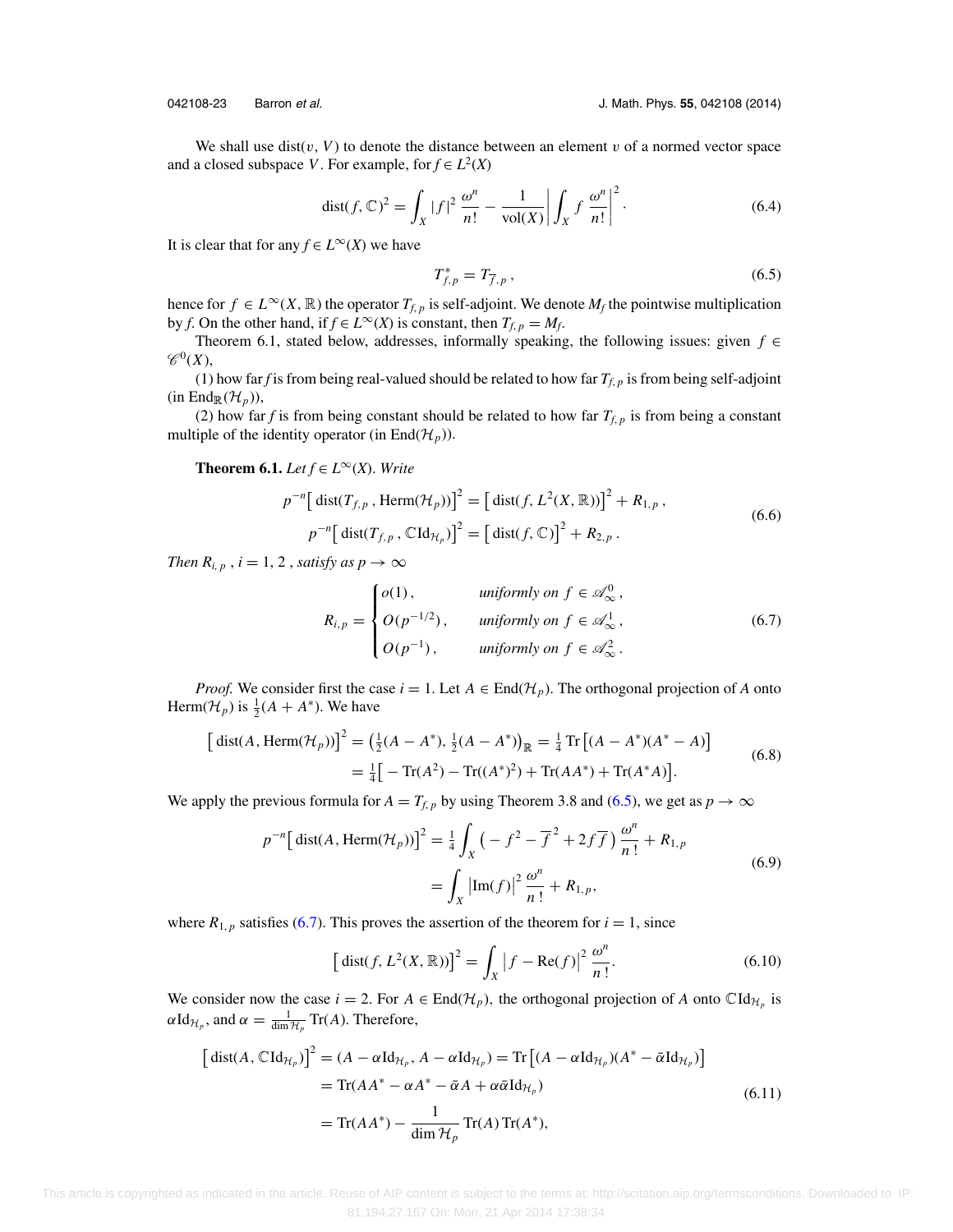$\Box$ 

 $\Box$ 

since  $Tr(\mathrm{Id}_{\mathcal{H}_p}) = \dim \mathcal{H}_p$ . Note that by the Atiyah-Singer index formula [\(2.10\)](#page-3-0), we have

$$
\dim \mathcal{H}_p = p^n \operatorname{vol}(X) + O(p^{n-1}).\tag{6.12}
$$

We apply formula [\(6.11\)](#page-22-0) for  $A = T_{f, p}$  by using Theorem 3.8, [\(6.4\)](#page-22-0), [\(6.5\)](#page-22-0), and (6.12) to get

$$
p^{-n} \left[ \text{dist}(T_{f,p}, \mathbb{C} \text{Id}_{\mathcal{H}_p}) \right]^2 = \int_X |f|^2 \, \frac{\omega^n}{n!} - \frac{1}{\text{vol}(X)} \left| \int_X f \, \frac{\omega^n}{n!} \right|^2 + R_{2,p} \\ = \left[ \text{dist}(f, \mathbb{C}) \right]^2 + R_{2,p}, \tag{6.13}
$$

where  $R_{2, p}$  satisfies [\(6.7\)](#page-22-0) as  $p \to \infty$ .

It is also intuitively clear that how far  $f$  is from being constant (i.e., how far  $df$  is from zero) should be related to how far  $T_{f, p}$  is from  $M_f P_p$ . This is addressed in the next proposition. The main point here is to estimate the Hilbert-Schmidt norm of the difference  $T_{f, p} - M_f P_p$  *uniformly* for  $f \in \mathscr{C}^1(X)$ .

*Proposition 6.2. We suppose that*  $g^{TX}(\cdot, \cdot) = \omega(\cdot, J \cdot)$ *. Let*  $\lambda > 0$  *be the lowest positive eigenvalue of the Laplace operator*  $\Delta_{g^{TX}}$  *acting on functions. Then for any*  $\varepsilon > 0$ *, there exists*  $p_0 > 0$  *such that for any*  $p \geq p_0, f \in \mathscr{C}^1(X)$ *, we have* 

$$
p^{-n} \|T_{f,p} - M_f P_p\|_{HS}^2 \leq \lambda^{-1} (1+\varepsilon) \|df\|_{L^2}^2.
$$
 (6.14)

*Proof.* Denote for simplicity  $\Delta = \Delta_{g^{TX}}$ . The Hodge decomposition of *f* has the form  $f = f_1$ + *f*<sub>2</sub>, where *f*<sub>1</sub> ∈ Ker( $\Delta$ ) is the harmonic component of *f* and *f*<sub>2</sub> ∈ (Ker  $\Delta$ )<sup>⊥</sup>. We have Ker( $\Delta$ ) =  $\mathbb{C}$ and  $f_1 = \int_X f \, dv_X$ . Moreover,

$$
||f_2||_{L^2}^2 \leq \lambda^{-1}||df_2||_{L^2}^2 = \lambda^{-1}||df||_{L^2}^2.
$$
 (6.15)

Now

$$
T_{f,p} - M_f P_p = T_{f_2,p} - M_{f_2} P_p. \tag{6.16}
$$

As Tr[ $T_{f_2,p}T_{f_2,p}^*$ ] > 0, we get by using [\(2.12\)](#page-3-0) and (6.16) that

$$
||T_{f,p} - M_f P_p||_{HS}^2 = \text{Tr}\left[T_{f_2,p}T_{f_2,p}^* + f_2 P_p \overline{f}_2 - T_{f_2,p} \overline{f}_2 - f_2 P_p \overline{f}_2 P_p\right]
$$
  
\n
$$
= \text{Tr}\left[P_p f_2 \overline{f}_2 P_p - T_{f_2,p} T_{f_2,p}^*\right] \leq \text{Tr}\left[P_p |f_2|^2 P_p\right]
$$
  
\n
$$
= \sum_{i=1}^{d_p} ||f_2 S_i^P||_{L^2}^2 = \int_X |f_2(x)|^2 \text{Tr}[P_p(x,x)] dv_X(x).
$$
 (6.17)

By the argument after [\(2.29\)](#page-6-0), for any  $\varepsilon > 0$ , there exists  $p_0 > 0$  such that for  $p \ge p_0$ , we have

$$
\int_{X} |f_2(x)|^2 \operatorname{Tr}[P_p(x,x)] dv_X(x) \leq (1+\varepsilon)p^n \|f_2\|_{L^2}^2.
$$
\n(6.18)

By  $(6.15)$ ,  $(6.17)$ , and  $(6.18)$ , we get  $(6.14)$ .

*Remark 6.3.* The results in this paper hold in particular in the case of the Kähler quantization. Let us assume that  $(X, J, g^{TX})$  is a compact Kähler manifold (i.e., *J* is integrable and  $g^{TX}(u, v) = \omega(u, Jv)$ for *u*,v ∈ *T X*). Assume moreover that the bundles *L* and *E* are holomorphic and ∇*<sup>L</sup>*, ∇*<sup>E</sup>* are the Chern connections. Then by Remark 2.1, the quantum space are the spaces of global holomorphic sections of  $L^p \otimes E$ . We can even dispense of the Kähler condition  $g^{TX}(u, v) = \omega(u, Jv)$  for  $u, v \in TX$ , see Remark 2.1.

To illustrate the kind of results, we obtain in the Kähler case let us formulate the following special case of Proposition 6.2.